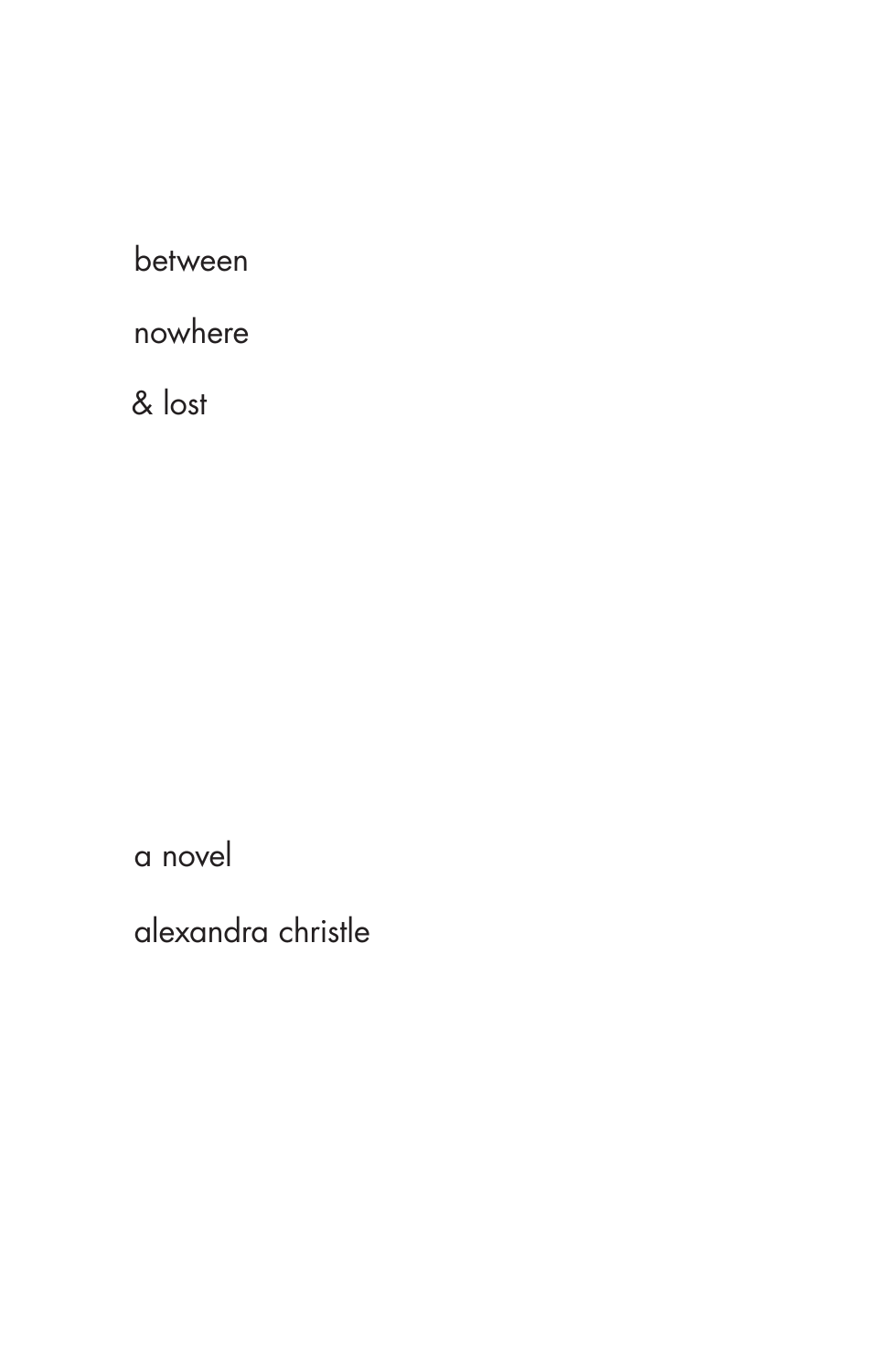This book is a work of fiction. References to real events, organizations, or places are used in a fictional context. Any resemblances to actual persons, living or dead, are entirely coincidental.

Copyright © 2017 by Alexandra Christle All rights reserved.

Printed in the United States of America.

All rights reserved. No part of this book may be reproduced in any form or by any electronic or mechanical means, including information storage and retrieval systems, without permission in writing from the publisher, except by a reviewer, who may quote brief passages in a review.

Cover design: Mark Babcock

Alexandrachristle.com abcnovels@gmail.com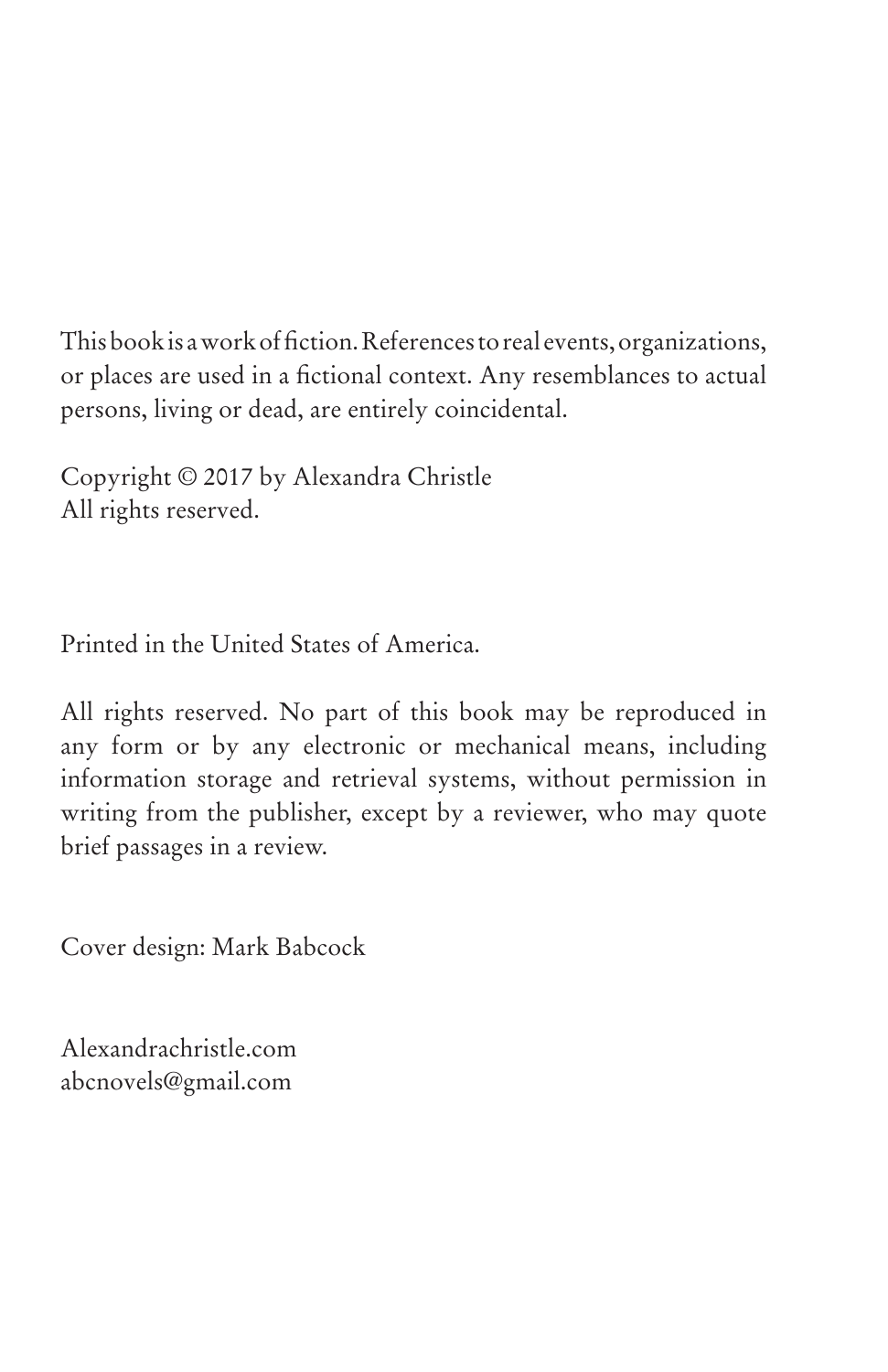# CHAPTER ONE

### *Today*

S I pushed the manila envelope across my lap, my gaze<br>drifted to my hands. When had they become so gnarled, so<br>spotted, so...old? Chatter filtered from the kitchen—my two drifted to my hands. When had they become so gnarled, so **A**spotted, so...old? Chatter filtered from the kitchen—my two sons, their wives and children always congregated there. Scents of garlic and onion escaped down the hall, along with the occasional faint sound of a spoon stirring a pot of spaghetti sauce.

Today was my eighty-fifth birthday. When my first-born son, who favored his father so much, and his wife, asked me what to prepare for my birthday dinner, with no hesitation I said, "Spaghetti. Dina's spaghetti." No one questioned the choice, because a year ago today I had lost her, my best friend for my entire adult life, to breast cancer.

Maybe that's when these hands became old.

From the thick upholstered chair a few feet away, I heard a little cough. My oldest granddaughter stared at me expectantly, patiently, waiting for me to speak.

"Oh. Just lost in a moment, Jenny." I pulled the envelope back and drew in a long breath, let it out. "Before you look at this, I have to explain."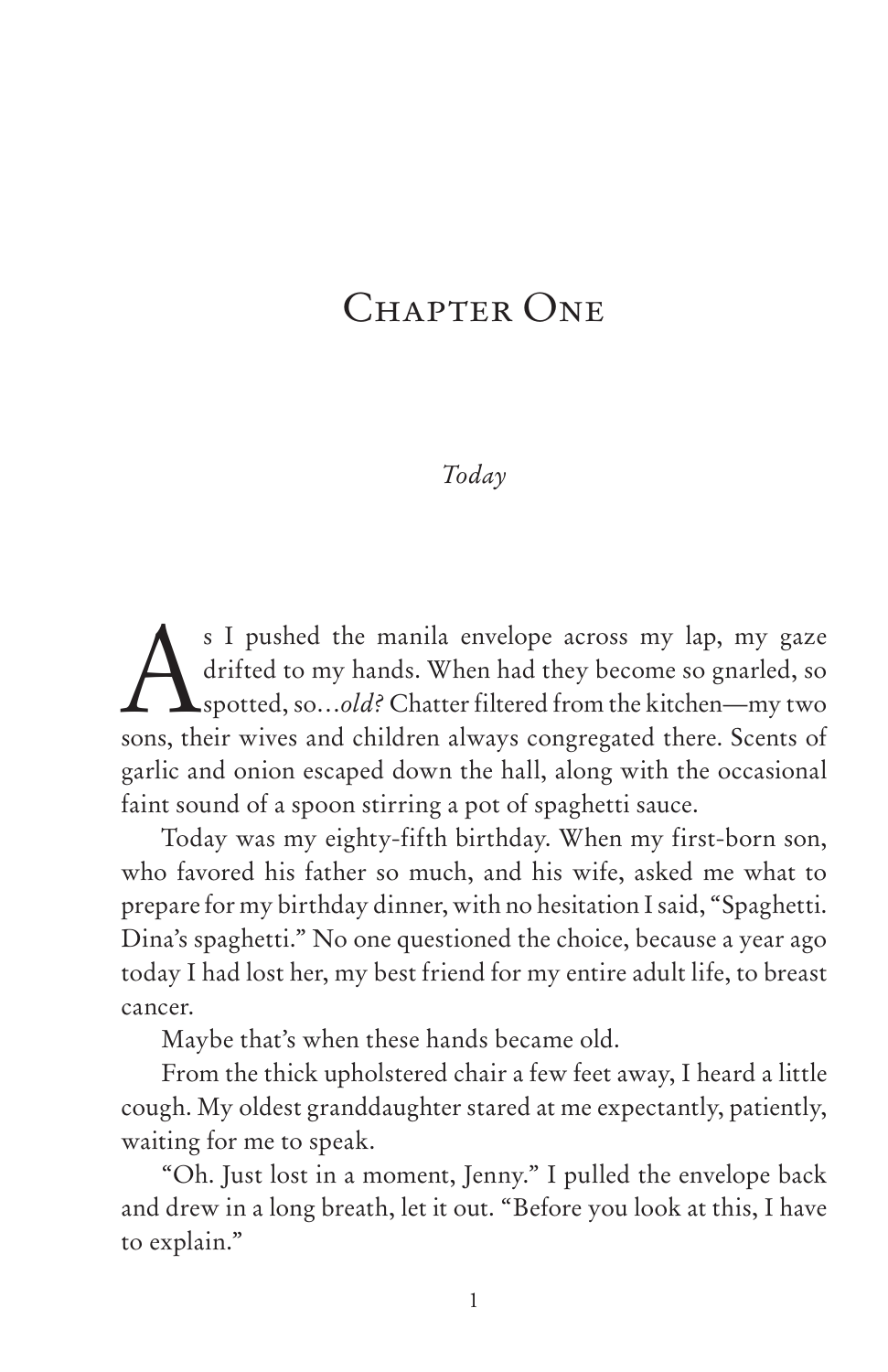I started my story, focused on the mantel where a string of photos told only a portion of my life. My granddaughter, perhaps sensing this was to be a lengthy tale, pulled her legs up onto the chair and tucked them underneath her, as limber young people so often do.

I stared at the photos, then back into the recesses of my memories, wanting to be sure each detail was as accurate as possible.

It was time, as Dina would have said, to come clean.

\*\*\*

### *Monday, January 17, 1966*

The wind blew in from the south that day. I remember, because<br>it was unseasonably hot for January, even for South Carolina.<br>I fixed myself a glass of tea, debated about putting a shot it was unseasonably hot for January, even for South Carolina. I fixed myself a glass of tea, debated about putting a shot of whiskey in it, but decided against it. Although Harold was gone on a business trip—again—it was, after all, only eleven a.m., so with today's newspaper and my copy of *Peyton Place* in hand*,* I sought the front porch to find some relief for my boredom.

After settling onto the porch swing, I read some news articles left unfinished during my morning coffee ritual. A sit-in was to take place at Mayfield Park on Thursday, to allow the Negroes access to the facilities—an issue of some import. An ideal way for me to silently voice my opinion and support, if I took care not to get myself arrested.

I skimmed another article or two, then set the paper aside and picked up my book, but it didn't hold my concentration for long apparently sex and lies had become so foreign to me I simply couldn't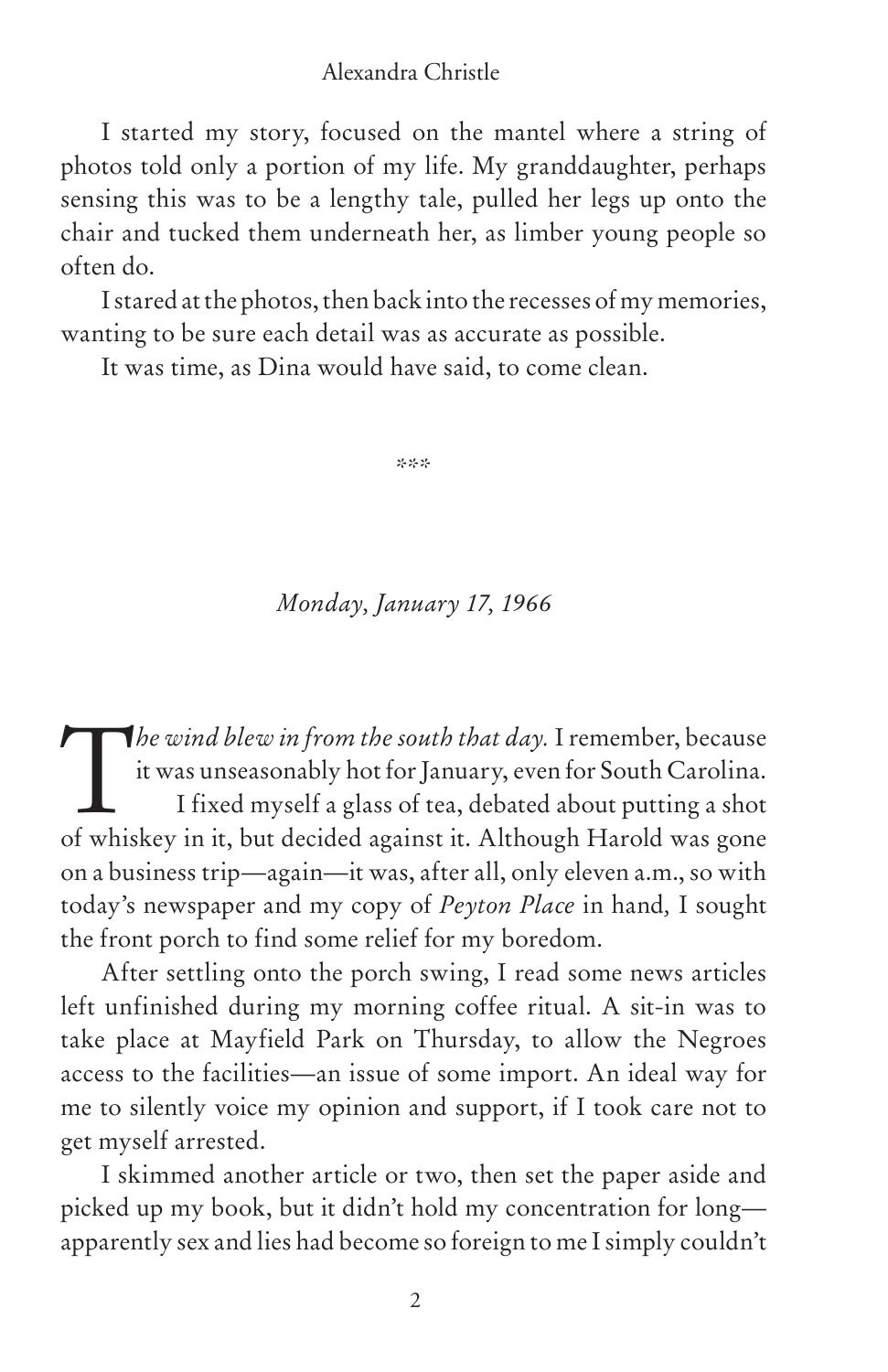relate…or just wasn't in the mood. The rumble of Ted Moore's red tractor drew my attention to the road. His new wood-sided manure spreader attached to the back bounced and rattled as he passed. He saw me from his perch and his arm went up in acknowledgement. After raising my hand to return the gesture, my scrutiny switched to my lawn and made an absent sweep across it.

Winter had left its mark, in spite of the warm temperature. Trees stripped bare for the season made this untimely heat wave even more out of place. With weather this warm, the yard should be alive with bright yellow daffodils and brilliant red tulips, or at least the tips of emerging crocuses, signaling the arrival of spring. Instead, nothing but brittle, brown blades of grass and tired, barren plots of dirt lay in wait for resurrection, for triumph.

Children's laughter and playful screaming filtered across the expansive lawn, giving me a start. At the Coopers' house to the right of ours, the warm weather had brought the little ones out to play, taking turns on a tire swing. Tightness gripped my chest. I blinked rapidly and reopened my book to try again, reading, but still not absorbing, the words on the page while my mind wandered, dwelling on impossible notions. Being the youngest of six, it never occurred to me that my own family would not include children.

I sat there for a long time, swaying, the swing's rhythmic squeak having a hypnotic effect. When the yellow school bus stopped in front of my house and liberated its young prisoners, I closed my eyes in hope of avoiding the familiar despair.

It didn't work.

However, time refused to stop, and the sun moved to the front yard, creating a glare across the driveway. So I really heard, instead of saw him, when he stopped his car, got out, and started up the walk.

"I believe I may be lost," he said. A pleasant, masculine, deep voice floated through the warm air. With a bit of a northern accent. Not New York City or Boston—not that abrasive, but enough to pique my interest.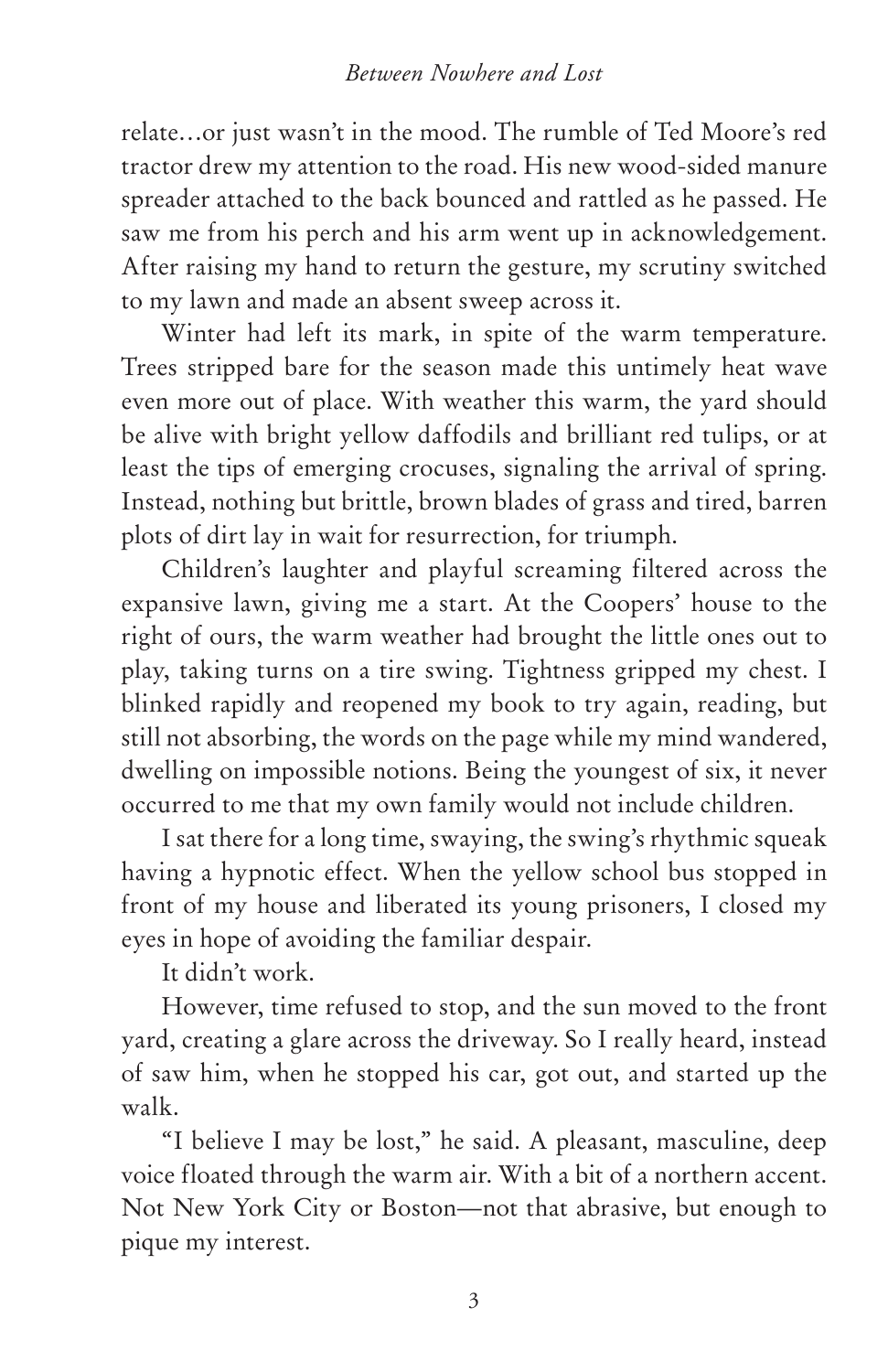"I believe you are." Strangers didn't just appear from nowhere in Mayfield Village.

His face remained hidden in shadow, but I sensed a smile tug at his lips. Or maybe it was the slight chuckle that came from deep in his chest. He stopped at the bottom of the porch steps. "I was trying to find the Mayfield Hotel."

"Well, then, I would say you are quite lost. The Mayfield Hotel is over in Mayfield."

His brow knitted, as if I had said something inane, but it was the absolute truth.

"Isn't this Mayfield?"

I made a great show of puckering my lips, eyes toward the sky, as if giving his question serious consideration. "No." I gave my head a slight shake. "No. This is Mayfield Village."

He expelled a short breath of air, moved his left foot up to the next step and placed his palm on his knee, leaning into it. "I don't—"

"Although Mayfield and Mayfield Village are inextricably intertwined, we are, in fact, quite separate, geographically and politically—but not economically."

His mouth clamped shut.

"Please. Have a seat." I waved vaguely toward one of the rocking chairs. I probably should have been cautious, more reserved. Yet, something about him drew me out. He seemed…trustworthy. Besides, this was fun, and it had been a while since I'd had any fun. "Would you like some iced tea?"

He had straightened and started up the steps, but stopped to give me an odd look, as if my sudden hospitality surprised him. "No, thank you. Could you direct me to the hotel, though?"

I surveyed his face as he situated himself in a rocker. Dark hair with a few strands of gray interspersed, deep brown eyes that looked intelligent, if perhaps a bit tired—an affliction not unfamiliar to me. A faint scent of English Leather drifted across the porch, dispelling the lingering odors, real or imagined, of Ted's farm machinery. I pushed off the deck board with my foot, setting the swing back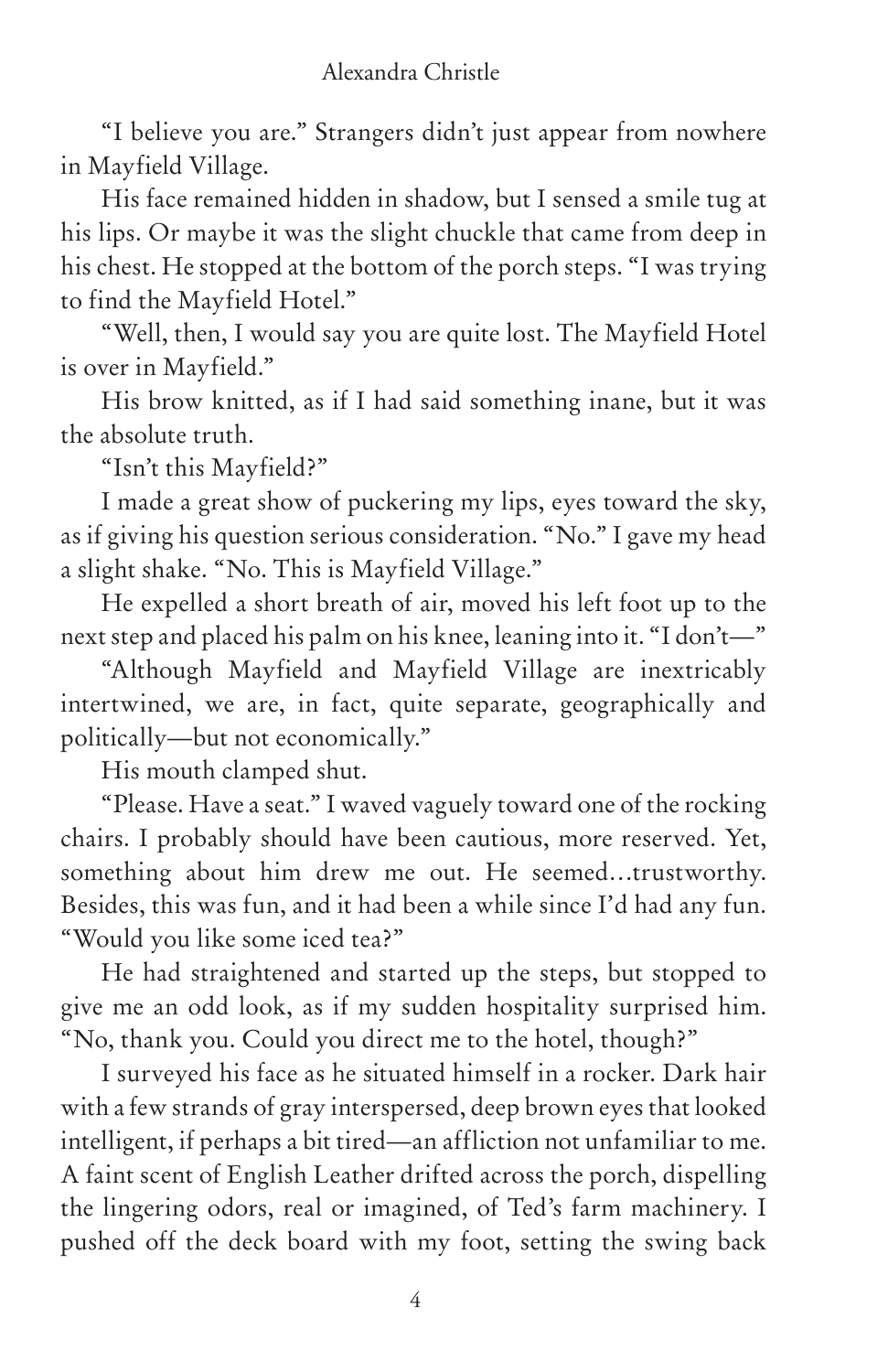in motion. "You took a wrong turn at Highway Twenty-Eight. It's a common mistake. Some teenagers playing a prank switched the signs around."

His mouth twisted, his expression showing confusion. "This is January. Halloween was months ago. Why haven't they been changed back?"

"They've been like that for seven or eight years now."

"Seven or ei— and they haven't been fixed?"

My shoulders ticked up in a slight shrug. "Everyone in these parts knows where Mayfield and Mayfield Village are. Not much need for signs."

"What about visitors? People passing through?"

That caused me to chuckle. "No one passes through the Mayfields. We're between—nowhere and lost. Somewhat like you," I added. "We're just here. There isn't a road in any direction that doesn't bypass us." My mirth deflated as quickly as it had materialized, and I paused as my gaze drifted toward the road. "We're invisible."

A tiny 'huh' slipped out and he shook his head. "Maybe I'll take that glass of tea after all."

At that, I tried not to smile. The Mayfields could suck the pluck out of most anyone. I went inside, poured him some tea and refilled my own, then on a whim, put some chocolate chip cookies on a plate and set everything on a tray. When I returned to the screen door, he had moved and stood at the porch rail, looking over the yard. His position gave me a chance to observe him. He was too well-dressed for the warm afternoon—in dark gray suit pants and a white dress shirt. He wore a blue striped tie, loosely knotted at his neck. His clothes appeared tailored and expensive and fit his athletic frame impeccably. An unanticipated flutter spread through my chest.

My eyebrows shot up at my reaction and I pushed open the door with my arm.

His head faced a thick ancient magnolia at the left side of the yard that blocked the view between our house and our neighbors'.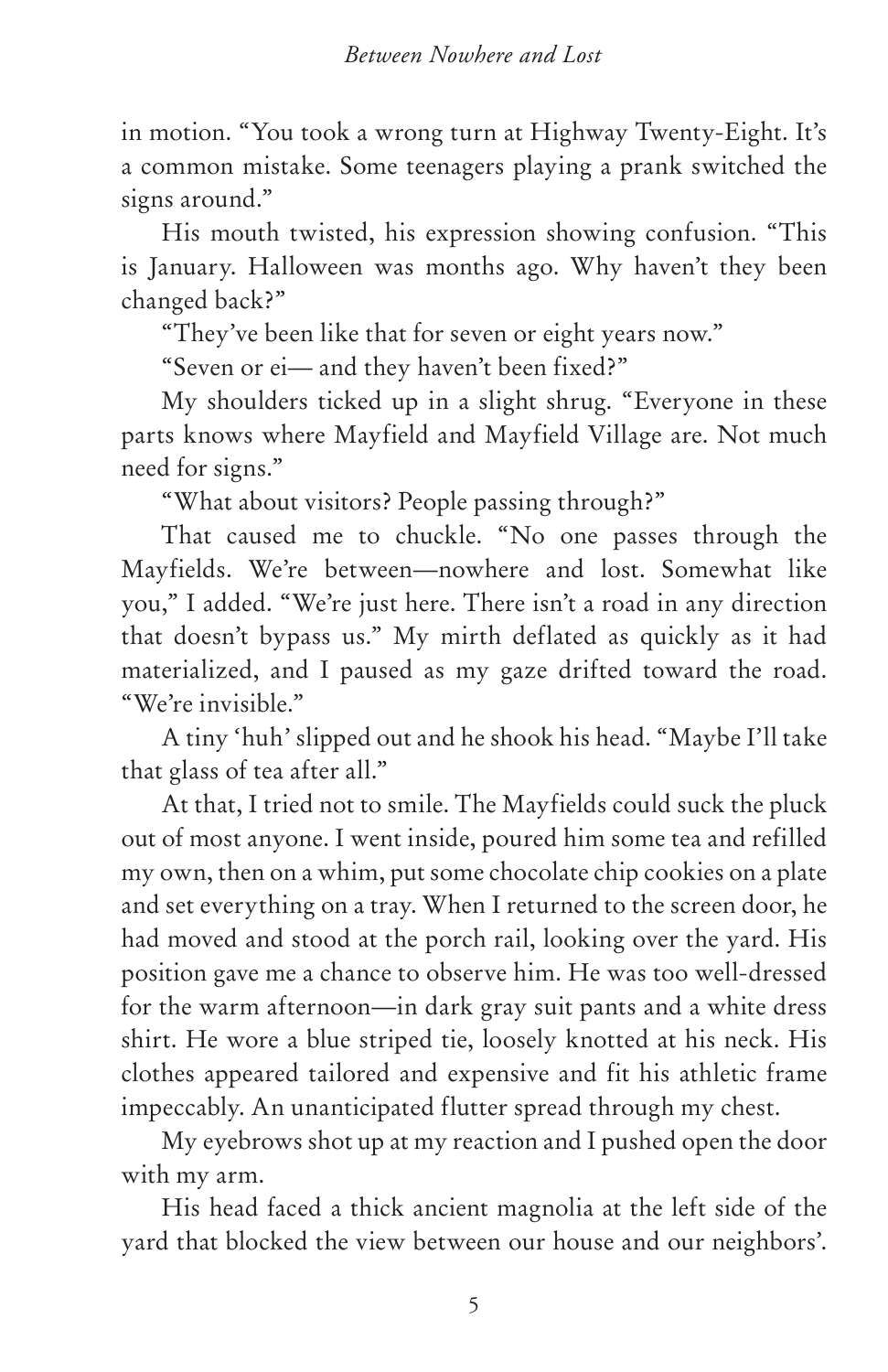Its low-hanging heavy branches never lost their leaves, and it was languid and apathetic, as if the heat of the south was too much for its own existence.

I hated that tree.

The gentleman on my porch seemed immersed in the lethargy brought about by the untimely heat wave. The bang of the screen door and my presence did break him from his apparent daydream, however, and I set the tray down on a table and handed him a glass, which had already collected beads of condensation around it. He thanked me and returned to the rocker, lifted the glass to drink. "Sweet." He reached over to pick up a cookie.

Apparently my expression compelled him to explain.

"The tea."

I studied him for a moment, considering his own accent. "You aren't from the south."

"Nope." He glanced at me and his eyes twinkled. My heart flipped. "Nor are you."

Caught in my own web. I cleared my throat. "Not originally, no." I, too, had the ability to be evasive. Regardless, my investigative juices began to flow. He was—not 'brooding'. 'Contemplative' perhaps? 'Secretive'? Or maybe he was merely the quiet type. Nevertheless, he intrigued me.

He lifted his glass for another long swallow, staring over the rim at the yard. Our house was a little isolated. Set back from the road by about seventy-five yards, it sat on four acres with trees lining the sides. A freshly-painted white rail fence ran along the two-lane county highway to keep the yard from appearing too sprawling. The Cooper's house to our right was clearly visible only in winter when the trees lost their leaves, and even then I only recognized them by sheer familiarity.

He set down his glass and picked up another cookie. "These are good." After a moment, he said, "You have a beautiful home here. Very peaceful."

I had never considered it as such and muttered a "thank you,"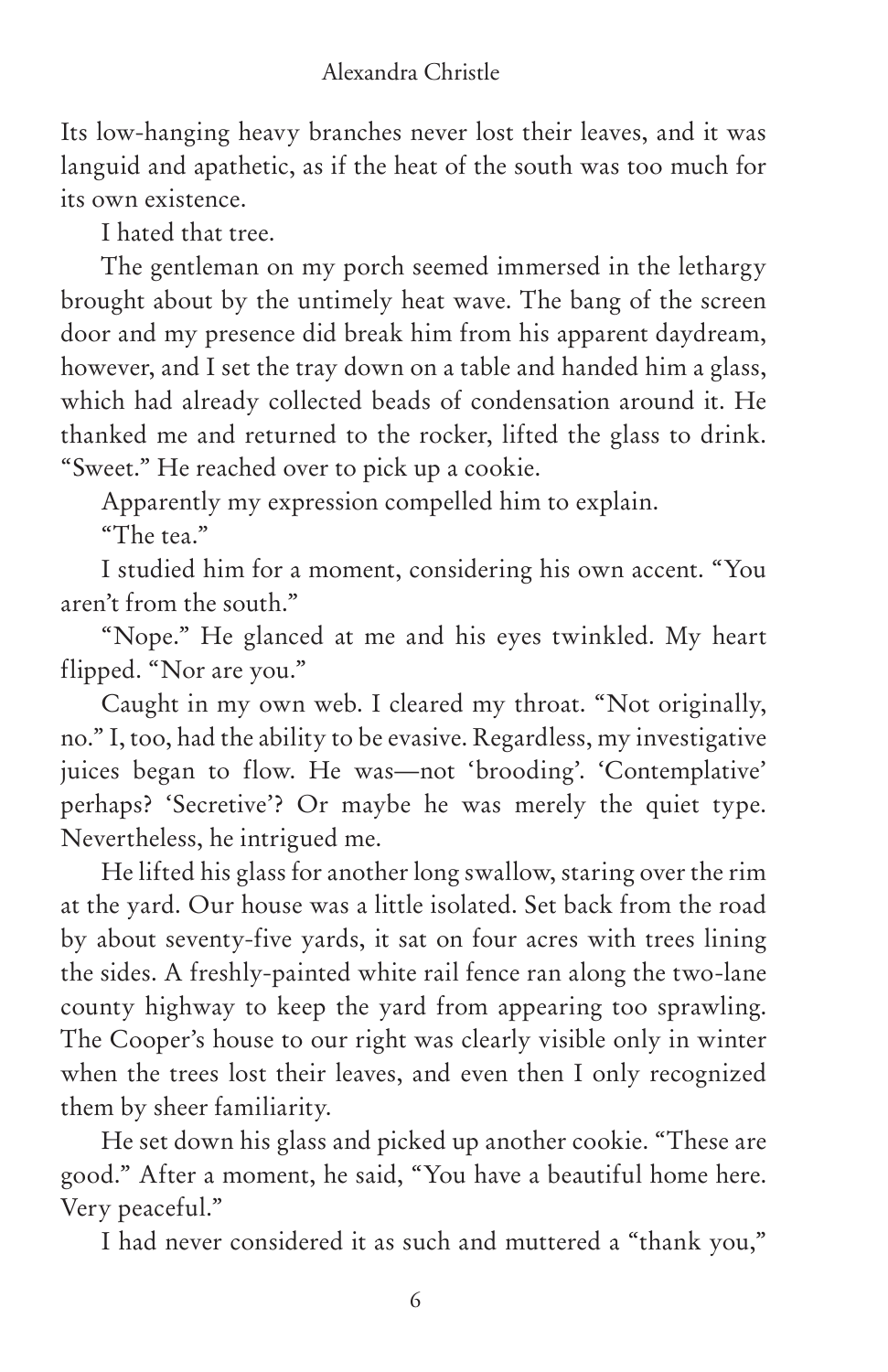not knowing what else to say. We sat in silence for a minute or two, until his attention fell upon my novel. I nearly choked on my tea. How inopportune—and not a little embarrassing. In fact, the slightest change in expression showed in his eyes. Was he laughing at me?

"Does Mayfield have any industry?"

His abrupt question shook me from my errant thoughts. Surely this sophisticated gentleman did not seek employment in a town like Mayfield. *And why should you care, Helen?* "A textile mill, but they're not hiring."

"No. I wouldn't imagine they are."

His comment seemed odd, and I made no secret of my observation of him.

His brown eyes glinted with a flash of amusement. "No one can find it. The signs are switched."

I laughed. What a unique feeling. "Can I get you a refill?"

He stood. "No, I should be going. It's almost four o'clock. Thank you for the tea and cookies, though."

I pushed out of the swing and took his near-empty glass. "Turn left out of the drive and go back through the Village. Go straight through the stoplight. Mayfield is about four miles more down the road. The hotel is at the far end of downtown, on Main and Elm."

He nodded and returned to his car. A bright yellow bumper sticker pegged it as a rental, probably from the airport in Columbia. If he had flown into the state it would explain his attire. He backed around with a wave, somewhat like a salute, drove to the road, turned left, and disappeared.

We hadn't even introduced ourselves. With a vague hollowness, I dropped back onto the swing, deciding to have that shot of whisky after all—but the energy to get up eluded me.

Dark fell quickly and a chill in the air wakened me from my trance-like state before any motivation to go inside surfaced. I made myself the drink, then rummaged through the freezer's contents in search of something for dinner. With Harold out of town, frozen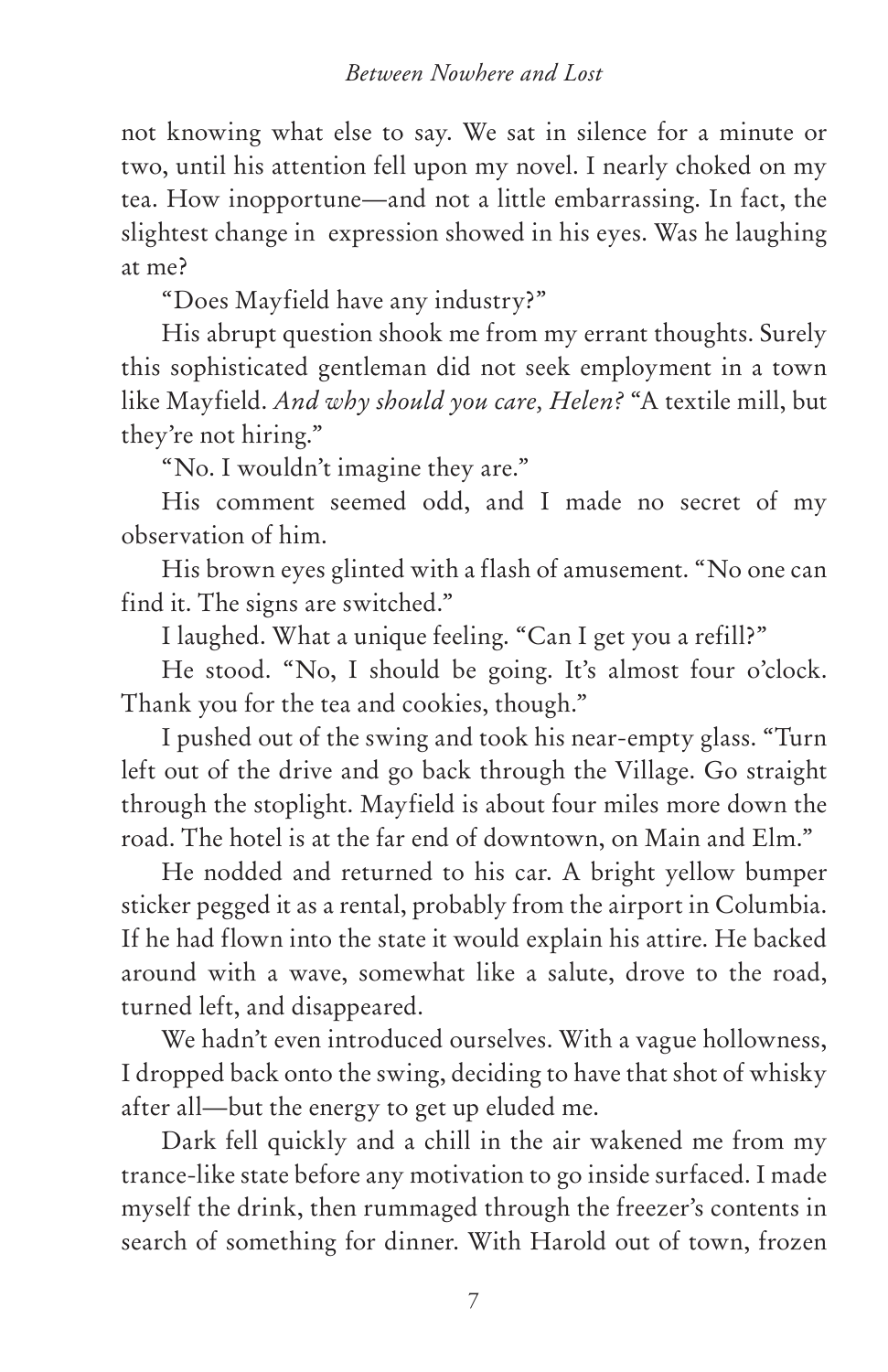dinners had become my habit, since preparing a full meal for one seemed superfluous. I opted for the Banquet pot pie over the Swanson's TV dinner and pulled it out.

I placed the small metal tin on a cookie sheet and slid it into the oven, then cleaned up the kitchen a bit. My growling stomach reminded me it had little food all day, so I opened a can of sliced peaches and put some in a bowl, then sat at the kitchen table to nibble and wait for my dinner to cook. After one bite, I left the table to put on a record album, setting the needle in the groove until strains of a Mozart symphony filled the room. Sometimes I tired of sitting in silence and just needed a little proof that life still existed. I missed Harold. Though more often than not our evenings consisted of television and little conversation, having him nearby comforted me. Harold was a good man. A sigh escaped from my chest and I picked up the newspaper to work on the crossword puzzle.

*10 Across – Mediterranean waters –* Aegean Sea. A bit of a stretch, but it fit. *7 Down – Ennui –*

Boredom.

I thrust the paper and pencil across the table and pushed my chair back. Boredom. The answer should have been 'crossword puzzles.'

My wandering mind returned to the brief interlude this afternoon with the stranger. That episode had presented not only some proof of life, but a conspicuous escape from boredom. The rather handsome gentleman seemed intelligent and educated. What on earth had brought him to the Mayfields? Perhaps the mill, but he acted somewhat unfamiliar with it. Nevertheless, he had interjected some respite from my apathy.

An unexpected image of our lips touching flashed through my mind.

"Helen Hodges!" I spoke aloud and sat up in astonishment. What on earth was wrong with me—a married woman. I jumped up and pulled my dinner from the oven, let the tin slide onto a plate and plopped it on the table and myself in the chair with little ceremony.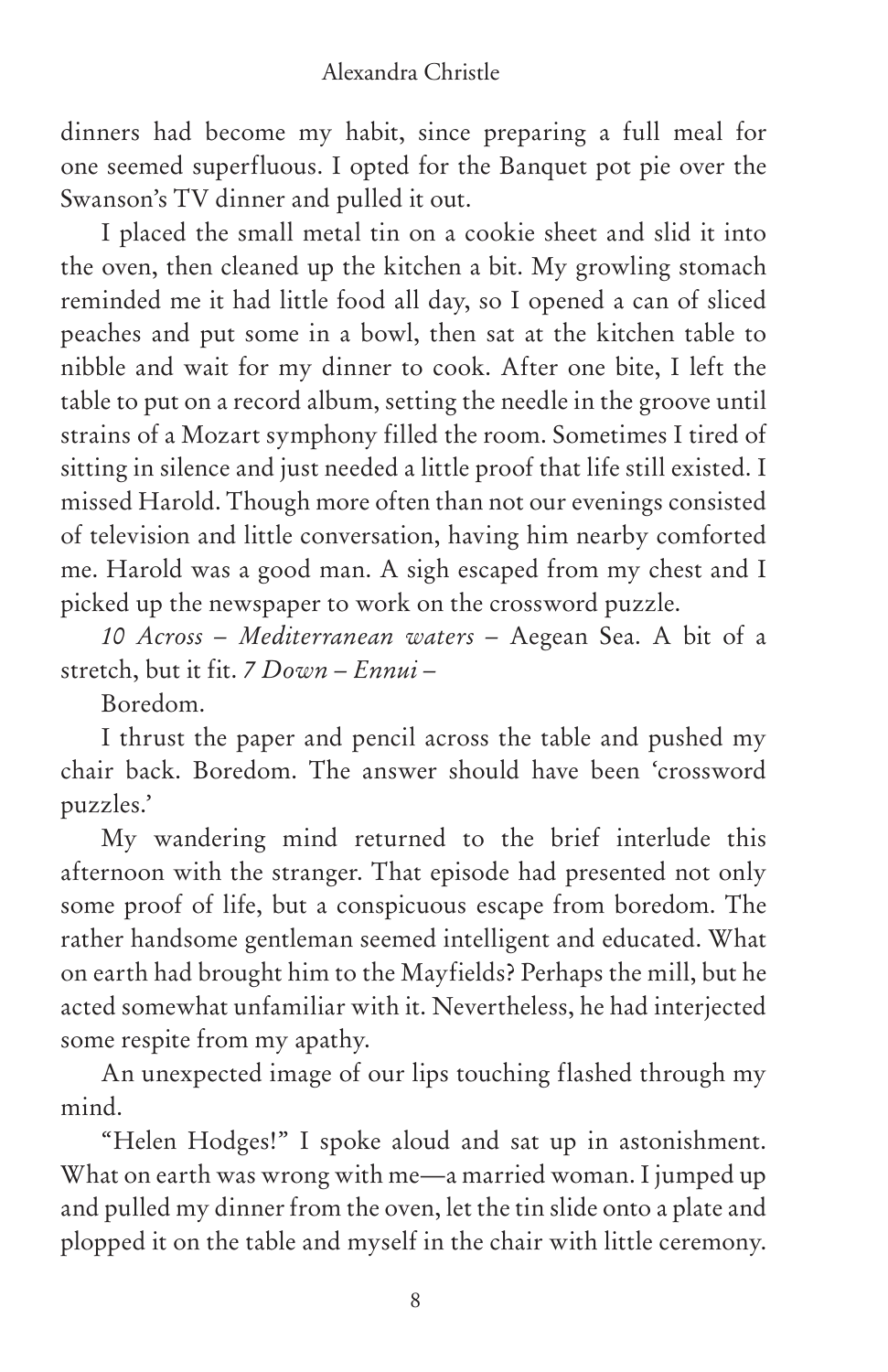I stabbed my fork through the crust, steam billowed from the tin and I snared a piece of chicken, shoved it in my mouth.

"Damn it!" It scalded my tongue, my eyes watered. I grabbed my glass and let an ice cube slip into my mouth, blinking back the tears.

Perhaps the trashy novels should take a back seat for a while, as they clearly were influencing my thoughts. My heavens, this was positively wanton. Besides, the man was gone, just passing through town. With that thought, I crunched on the remainder of the ice cube and my chest tightened.

*Really, Helen. For heaven's sake, it was a chance encounter with a stranger. That educated gentleman has no interest in you. Have your little fantasy if you must, and then leave it at that.*

I drew a ragged breath. What if he had plans to move here?

\*\*\*

DAVID JAMES DRUMMOND maneuvered the car down the drive and turned left, taking his time. With no plans for the evening beyond sitting in a motel room, he saw no need to rush. He had even brought Michener's latest novel, *The Source,* with him on this trip, expecting his evenings to be a bit dull. The musings made his thoughts return to the woman on the porch. *Peyton Place*? Not what he would have expected from a small town southern woman, but then, with his guesswork, she admitted she wasn't from the south, with a very appealing flush to her cheeks. In fact, with her dark hair and blue eyes, appealing didn't come close to describing her. He shoved the thought from his mind and refocused on his surroundings.

As he drove down the main street of Mayfield Village, he slowed to survey what the tiny town had to offer. A Winn-Dixie interesting name for a grocery store—a J.C. Penney catalog store,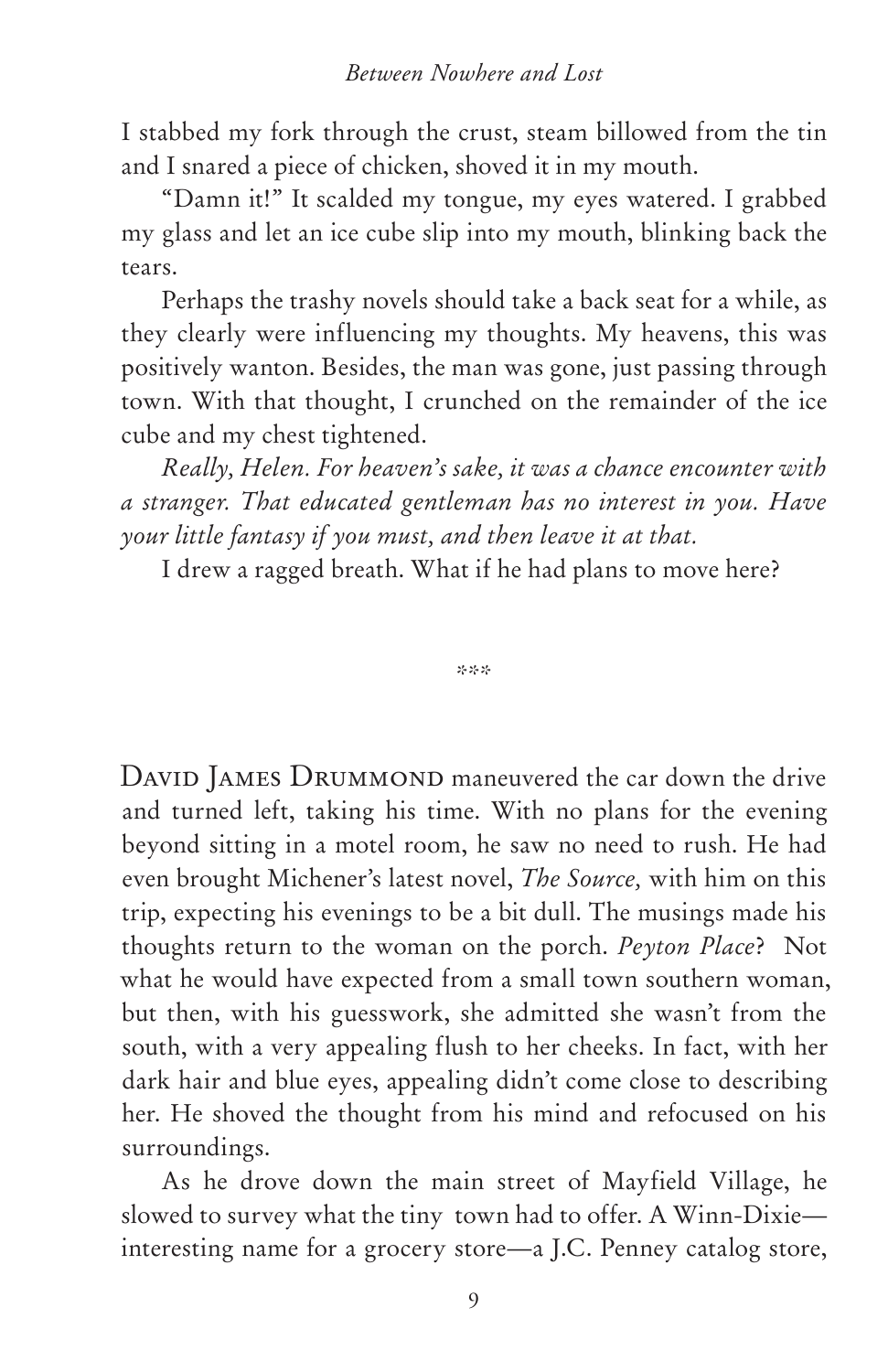some small businesses, a restaurant. The last block had some empty storefronts, broken up only by a hair salon, and then a roadside inn. Who would think a town this small would need a motel? The lot looked empty.

About two miles outside of Mayfield, a billboard directed visitors of Mayfield Textiles to turn right. *If that sign hasn't been switched out, too.* He passed a Red and White grocery at the town's outskirts, then cruised down Mayfield's ten-block downtown that boasted a Belk—he had seen those in North Carolina, the usual First National Bank, a movie theater—a quick glance at the marquis to check what was playing and all his mind conjured up was him with the woman, sitting in the back row, holding hands and—

*Good God, Drummond. Don't you have more important things to think about on this trip?*

The rest of the town's businesses became a mass of nothing until the imposing Mayfield Inn all but burst into his line of sight. The four-story red brick building set back from the street about a hundred feet and towered above the storefronts on the previous blocks. Not that it was that impressive—it was just out of place. He pulled into the circular drive and stopped, but didn't emerge from his car. The hotel looked pretty decent; yet, he hesitated. The woman from the Village popped into his mind. Again. He scowled. Damn if he hadn't even found out her name, not that it mattered. As interesting as she was, someone else thought so, too. The gold band on her left hand told that story.

He leaned back and tapped his fingers on the steering wheel for a full minute before throwing the gearshift into first and following the drive back to the street. He waited for a gap in the traffic, turned left, and followed the road back to Mayfield Village. The small motel outside town was no farther from the mill, and it looked clean enough. Plus, the AAA logo hanging under the Inn's own sign provided a positive endorsement for the accommodations.

*Are those the only reasons?* Annoyed, he pressed down on the accelerator, only slowing when the nose of a silver and black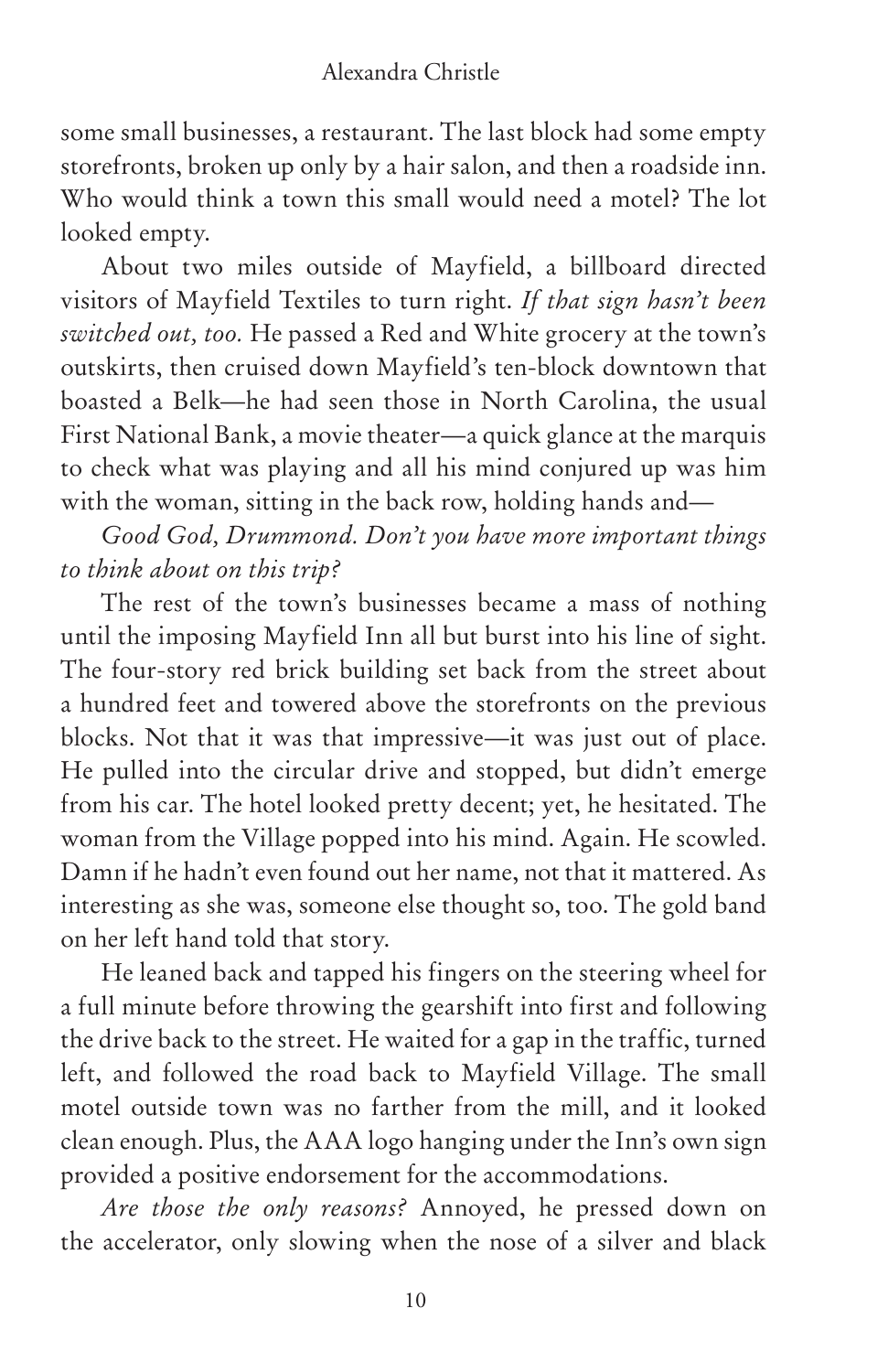Highway Patrol car edged into view. He had come to Mayfield for a specific purpose and had no business getting sidetracked, which included getting in trouble with the local law.

Five minutes later he pulled into the Village Inn and Efficiencies parking lot and wandered into the office. Framed photographs of cars and men covered the walls. Of course—Mayfield was only thirty miles or so from Darlington, where there was a NASCAR track. He never did understand the interest, but apparently it had strong roots. It explained the motel.

He moved up to the counter. Blue rheumy eyes peeked up at him from behind the ledge. An old man sat in an easy chair, watching a small black and white TV. "Help y'all?"

"I need a room for three nights, please. Do you have any vacancies?"

"Reckon so." With agonizing slowness, he reached under the counter and pulled out a book, pushed himself to a standing position and turned the registry to face David. "Y'all alone?"

"Yes, it's just me." David took the proffered pen and filled in his information.

"I'll put y'all on the back of that section over yonder"— he pointed a crooked finger toward a building behind David, —"away from the pool. Bit quieter on that side."

A hint of smile crossed David's face. The pool had been emptied for the season, quite possibly for years, but it was still a nice gesture. Only in the south. People were so…*hospitable*.

Like the woman at the house.

"Mmph." He shoved the paperwork back toward the old man.

"Everything all right, there, son?"

"It's fine. I'm just a little hungry. Is the restaurant across the street any good?"

"U-yup. You can get a right decent meal at Mama's Kitchen. Make sure you get a piece of her pecan pie. If y'all ask real nice, she'll put a dollop of ice cream on it for you. Just give her a little wink." He chuckled.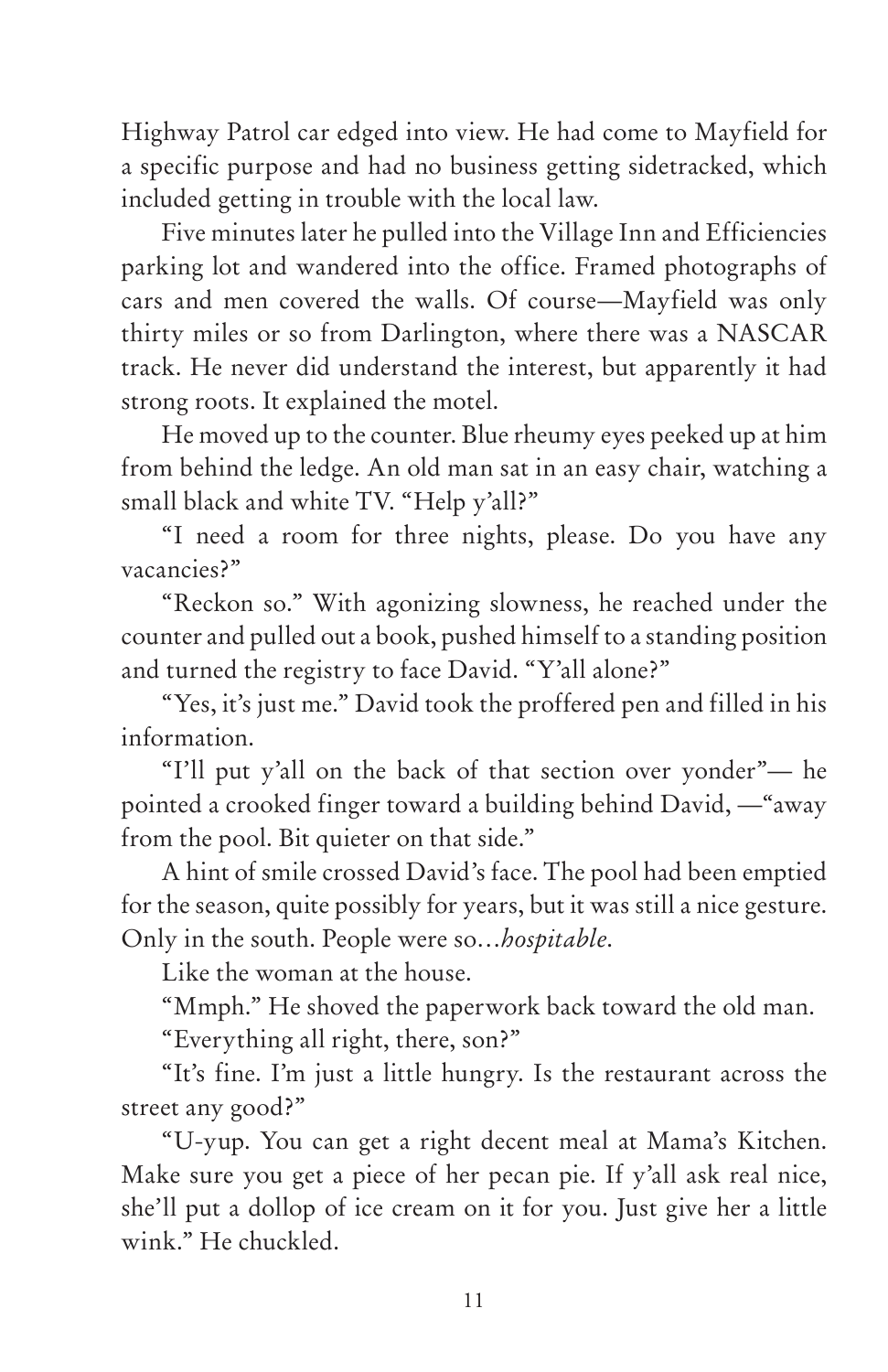"I'll do that. Thanks. Do you want me to pay for the room now?"

The old man squinted at the paperwork, looking through, over, and under his glasses, apparently until he could focus. "Ain't necess'ry, Mr…" he squinted some more. "James. Y'all can pay when you check out." He handed David a key hanging from a small brass plate with an "eight" scratched onto it.

"Thank you, Mr…?"

"That'd be Parsons. Fred Parsons."

He stuck out his thin wrinkled hand and David took it, surprised by the old man's strong grip.

"Hope y'all enjoy your stay."

David thanked him again and got back in his rental car with a smile. If you could get used to the slow pace, living in the south wouldn't be so bad. The people couldn't be more accommodating. A brief pang of guilt struck him for lying about his name, but he tamped it down. The name Drummond was too well known around Mayfield and he didn't need to announce his presence here. The area residents would figure it out soon enough.

He drove his car around the office to the far side of the motel, had his choice of parking spots and pulled into the space in front of room eight. Hoisting his suitcase and briefcase from the trunk, he entered the room and made a quick assessment. Simple but clean with a double bed, small television sitting on the dresser and adequate lighting. A partition separated the sleeping area from the bathroom and tiny kitchenette that housed a compact refrigerator, sink and stovetop with two burners. The cabinet above held glassware and dishes, and the one below had a couple of pots and a drawer of various silverware and cooking utensils.

"All the comforts of home." For a town the size of Mayfield Village, it wasn't bad. He'd be comfortable here for a few days. A glance at his watch—not quite five o'clock.

A quick walk to that grocery store to pick up some instant coffee and cream, and maybe some club soda to mix with the bottle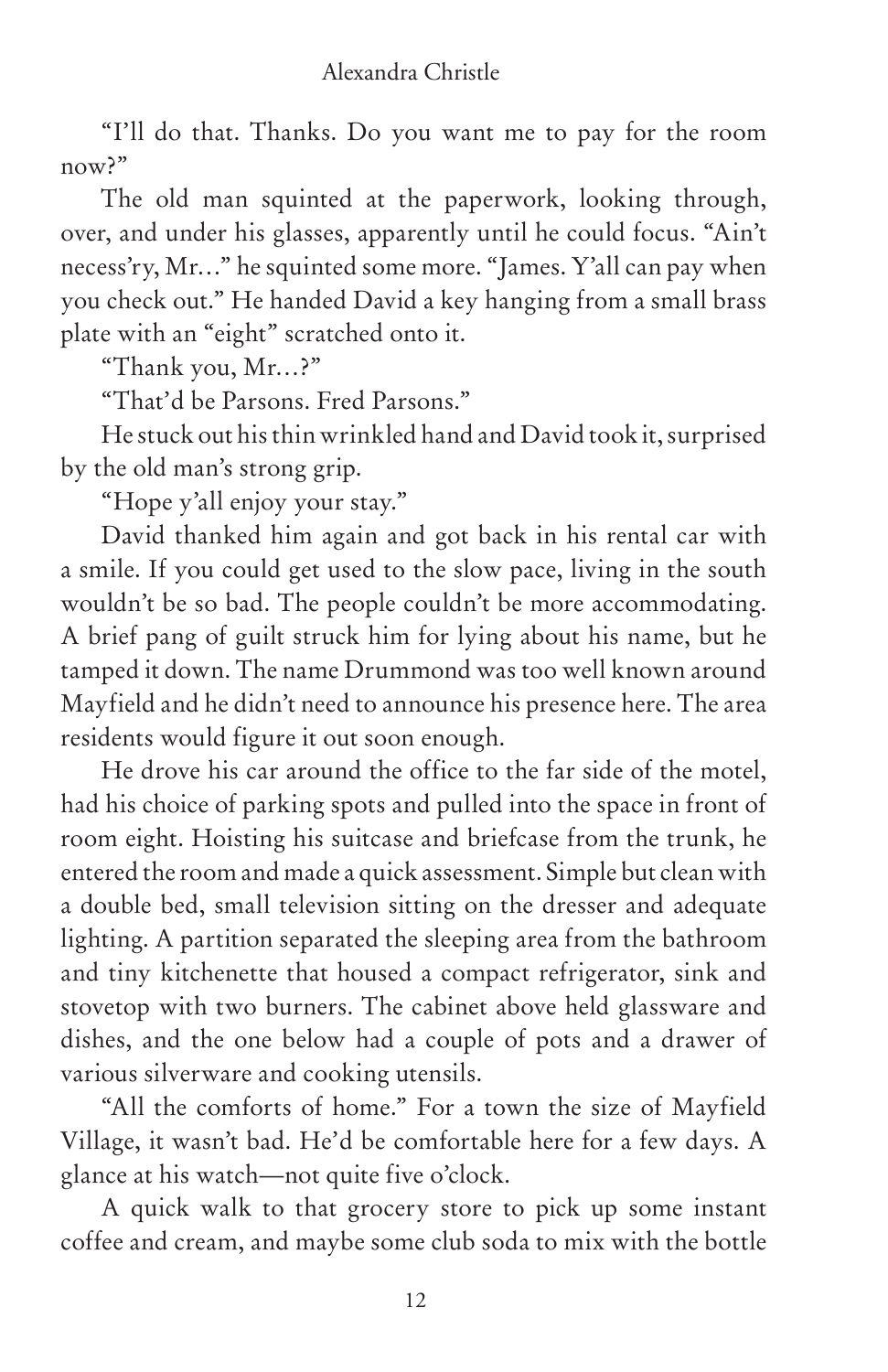of Imperial whiskey he had brought along, would stretch out his muscles from the long day.

He strolled down the street, looking across the way at Mama's Kitchen. Full parking lot—usually a good sign, especially this early in the evening. He wandered by a hardware store, nodding at a man locking up for the night. God help the poor husband whose wife decided she wanted that squeaky front door fixed *now*—but he bet a quick phone call would get the owner back down here to open up, just to sell the man a couple of screws.

Although his first visit to South Carolina, his prior trips to company holdings in North Carolina and Georgia had taught him that was just the way things worked down here. Still, something in this town seemed off to him, and he couldn't quite pinpoint what it was. Things were quiet, certainly, but he didn't expect the bustle of Philadelphia in a town this small.

He reached the Winn-Dixie and the thought slipped from his mind. He took his time strolling through the store, found the coffee and cream, added a package of Oreo cookies, and returned to his room to unpack. Now nearly six o'clock, he meandered over to Mama's, holding the door open for a departing couple before he stepped into another era. His peripheral vision noted some men sitting at a counter to his right, with a few booths lined up by the windows, and a larger dining area to his left. White Formica tabletops, red vinyl seats—the place wasn't fancy, but it was homey and looked spic and span.

All of that flowed through his subconscious, though, as his full attention honed in on a large sign prominently posted by the cash register, "Coloreds seated in rear."

That was it. In the short three hours he had been in the Mayfields, he had seen no Negroes. Apparently the Civil Rights Act hadn't caught on here. Not only did they not mingle with the whites, they stayed invisible.

"Help y'all? Got some spots at the counter, or you can take any seat in the dining room over yonder." An older woman, her graying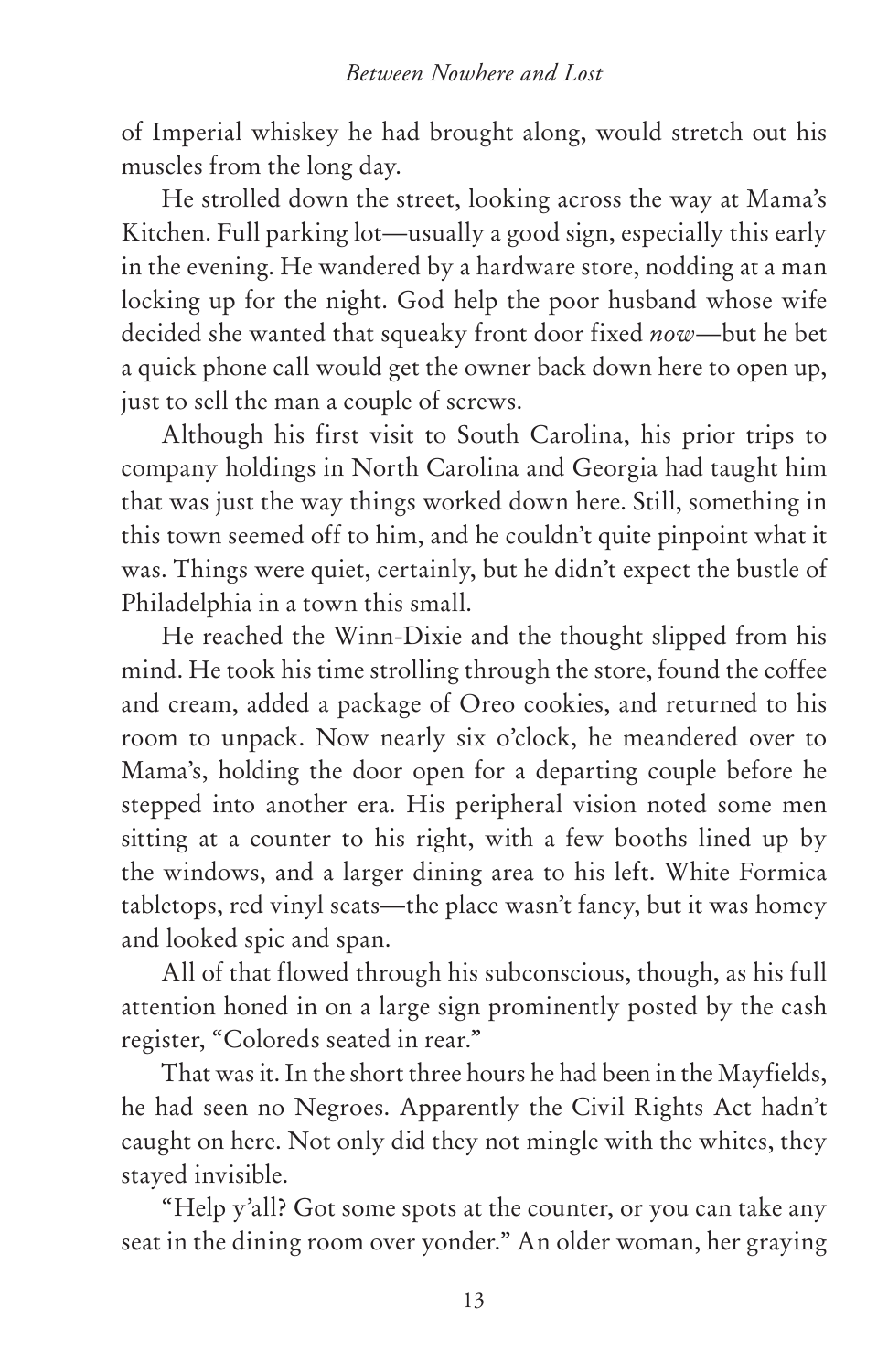hair puffed up in a bouffant, swiped her hands across her apron. His money was on this one being the infamous Mama.

His reverie broken, he thanked her and moved toward the dining section. Might as well be comfortable and sit at a table. He recalled Fred Parsons's remark about the ice cream, and a smile touched the edges of his mouth. He imagined Fred gave Mama quite a few winks.

"Hey, there. Can I get y'all something to drink?" A young waitress appeared with a glass of water and set a menu on the table. "Ain't seen you in here before. If you need any help with what we got, just holler."

"Thanks. I'll take a cup of coffee to start."

When she returned, he placed his order and studied his surroundings. A man at one of the booths up front kept looking his way, his expression less than friendly. He spoke with his companions until one of them turned around to check David out. *Should have taken off my coat and tie. So much for the hospitable south.* His mind dismissed their scrutiny, however. In a couple of days they'd have a concrete reason to stare.

His scan of the diner continued. At the back, a partition split off a section of the room—it had just enough translucence for him to make out two colored men sitting behind it. Invisible. He took a deep breath. Segregation still existed in Philadelphia—they'd had their share of race riots—but the blatancy of posted signs wasn't so evident. This was a different world, and what that might mean for his trip here, he wasn't sure.

The appearance of his dinner interrupted his thoughts, and he dove in, finding the food just as good as Fred Parsons had promised. The blue plate special of meatloaf, potatoes with gravy and hot buttered rolls was better than—

*Than what? Your mother's? You'll never know, will you?* With furrowed brow, he shoveled the remainder of his meatloaf into his mouth just as Mama walked by and refilled his coffee cup. "You don't need to eat it so fast, there, honey. There's plenty of choices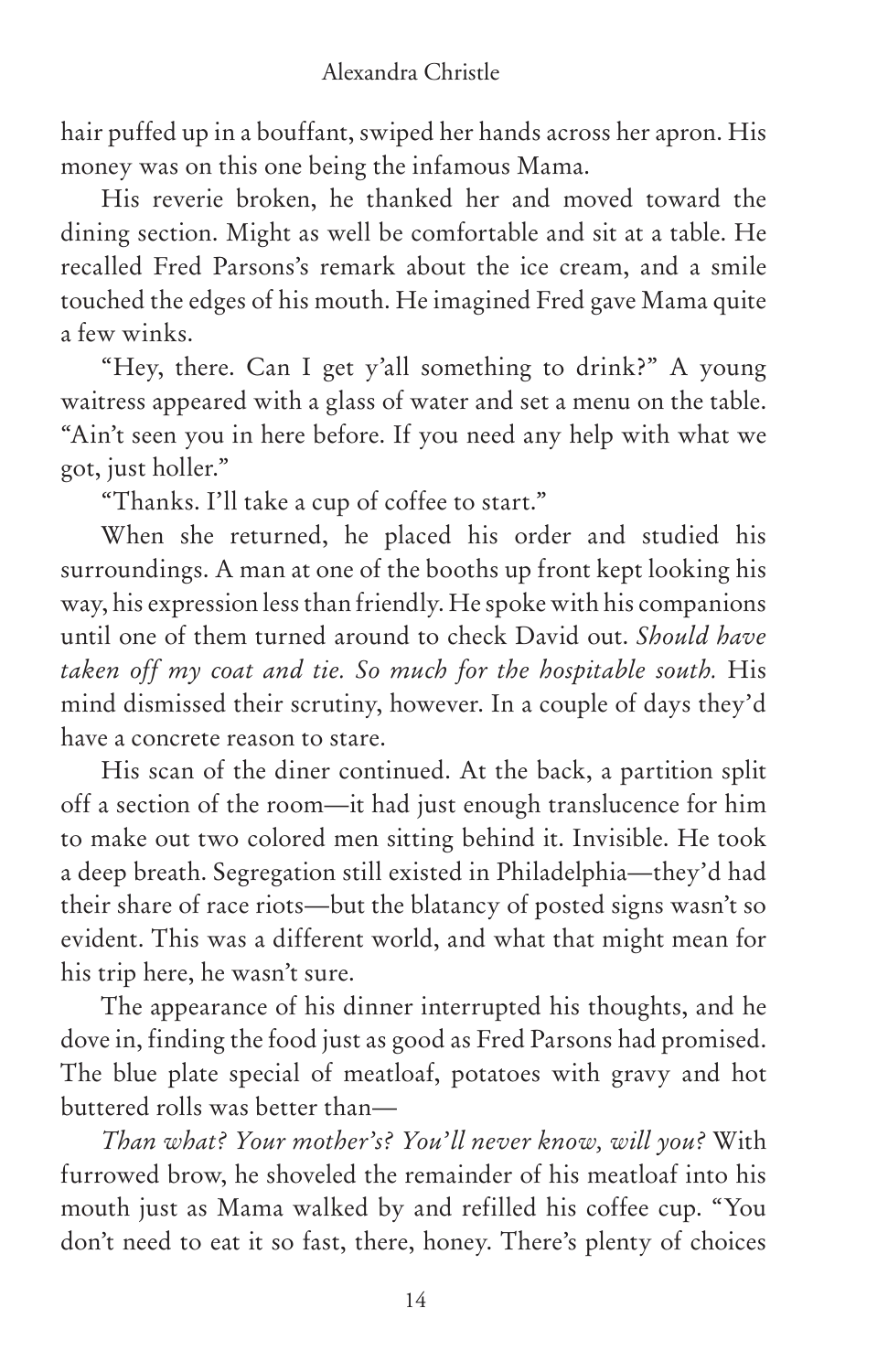for dessert."

He tried to acknowledge her around his overstuffed mouth and finally washed the bite down with some coffee. There might be plenty more, but Mama might not be willing to serve him any after tonight.

Once the people of Mayfield and the Village found out who he was and why he was here, they might all be staring at him like the three men in the booth.

Right before they ran him out of town.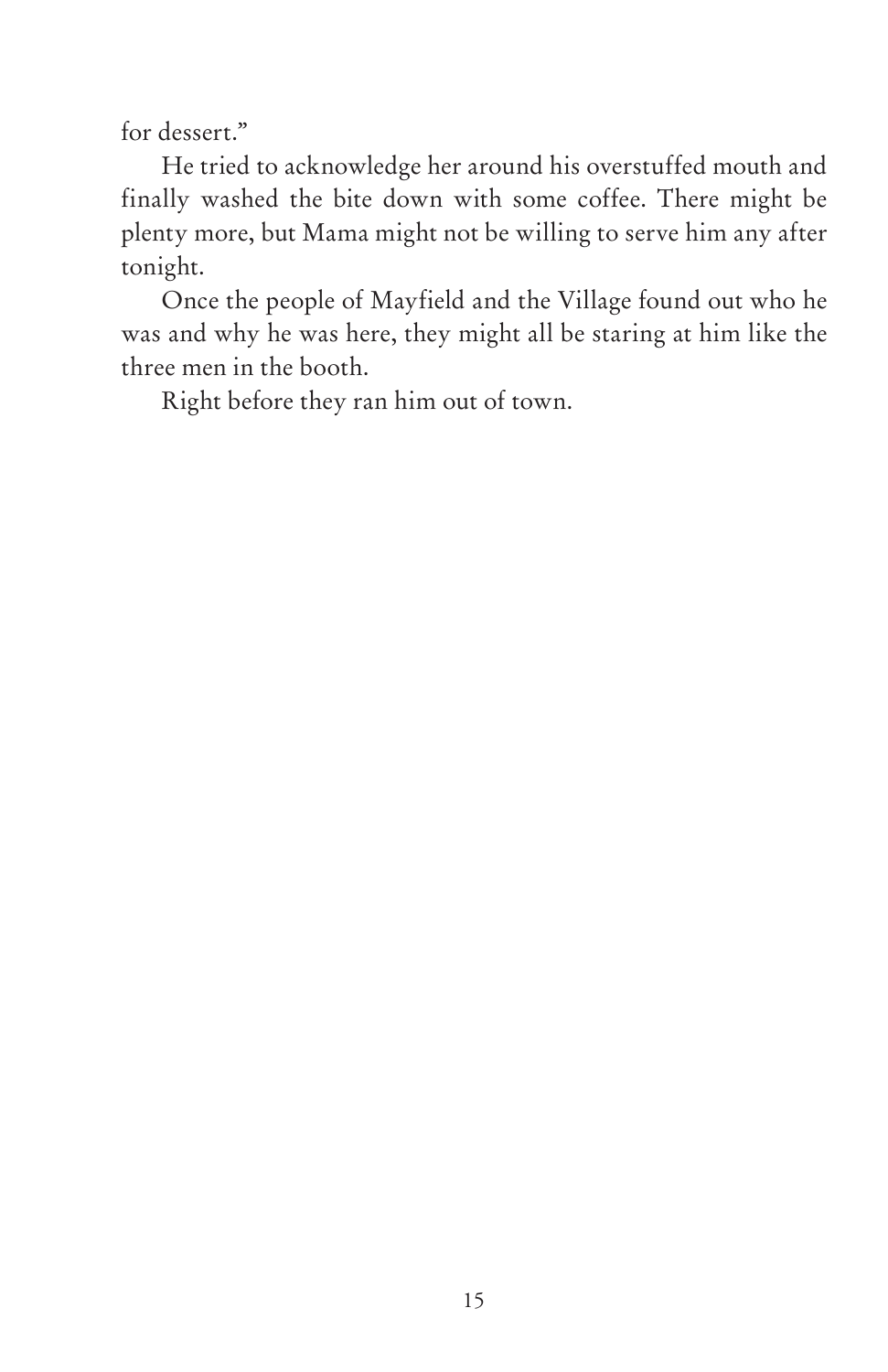# CHAPTER TWO

Tuesday morning, vague memories of yesterday haunted<br>me. I dumped a small remainder of cream in a fresh cup of<br>coffee and stirred it to a deeper brown than my preferences<br>distated Since my party and refrigerator could like me. I dumped a small remainder of cream in a fresh cup of coffee and stirred it to a deeper brown than my preferences dictated. Since my pantry and refrigerator could likely compete with Old Mother Hubbard's, that afternoon I headed to Winn-Dixie and soon stood in the produce aisle, searching for something appealing.

"Little late for this, isn't it?"

I spun around. Heart hammering, I stuttered, "I'd, uh, stick with the citrus, personally."

The man who, uninvited, had taken up the recesses of my mind, picked up a cantaloupe and thumped it with his finger, then set it down.

"What are you doing here?" I hadn't meant to sound accusatory, but it was out now.

"Buying food. Even visitors need to eat."

"There's a store in Mayfield. Why are you in the Village?"

His face brightened. "That's an interesting story, actually. I was driving down First Street—by the way, is there a Second Street?"

I shook my head.

"Huh. Didn't think so. At any rate, I saw the Village Inn and Efficiencies. So, I thought, the people of Mayfield Village seem friendly enough, and as I'm going to be in the area for a few days, why not just stay here?"

The hair on the back of my neck tingled—a sensation foreign to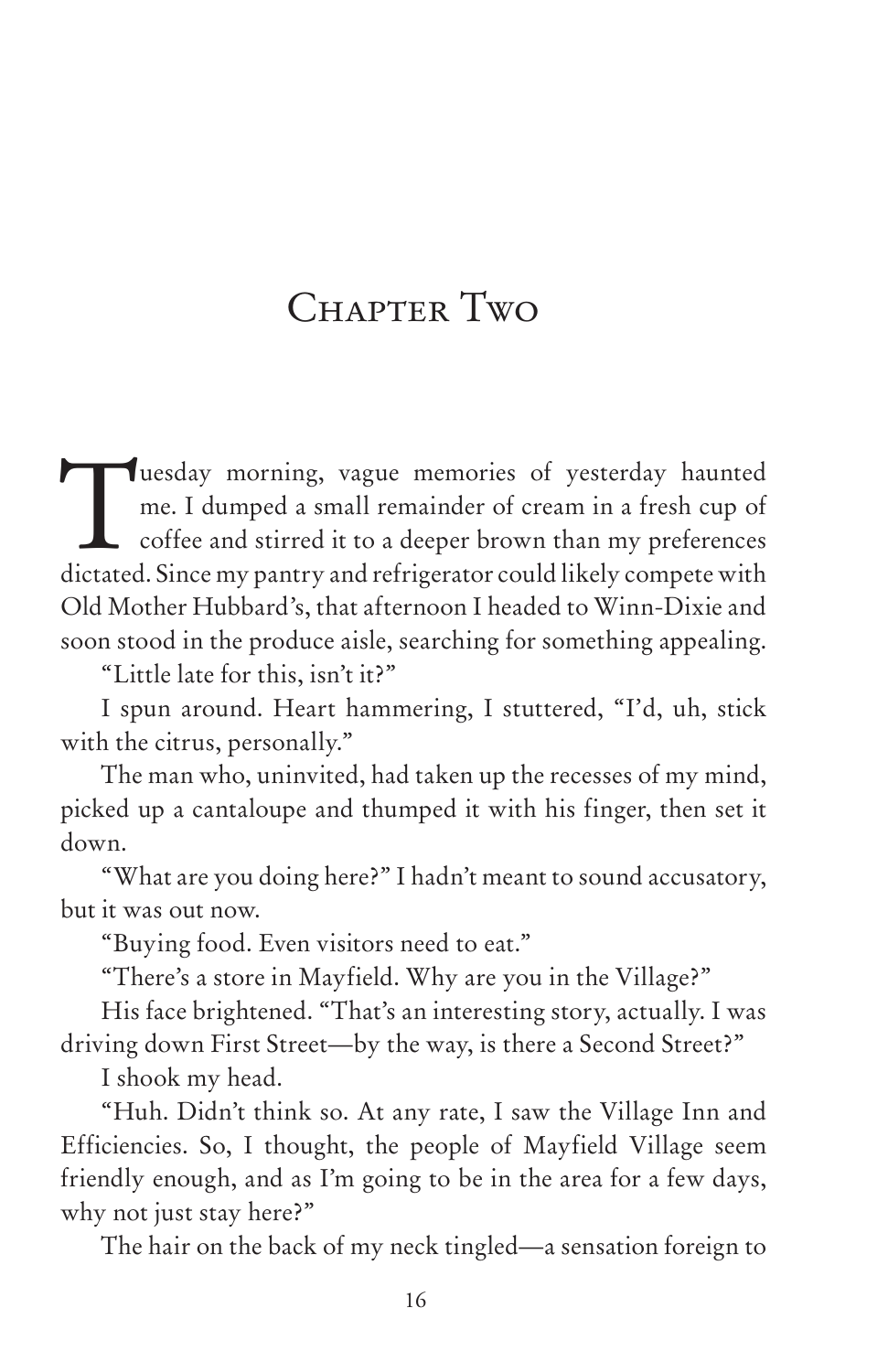me for quite some time. "Oh, well, Fred keeps the Inn very clean." I nearly rolled my eyes at myself. How utterly inarticulate—but he graciously smiled.

"It's not a bad little place. Very comfortable. It has a AAA rating, you know, and it's conveniently located with Mama's Kitchen just across the street and of course, the race track in Darlington."

I sensed he was teasing and serious at the same time. He would be an interesting man to know as he could keep one on one's toes, so to speak. "You should try Mama's pecan pie."

"So I've been told. I'll have to do that."

I nodded, staring at those smiling eyes, and not being quite sure how to simply walk away, stayed with him as we moved along the aisle together, stopping every couple of feet to examine various fruits and vegetables. He hesitated by the grapes, but apparently decided against them and moved on.

I followed him like a baby duckling, without the distinctive waddle, I hoped, analyzing his eclectic choices. I still knew nothing about this man—not his age, his profession, why he had come to the Mayfields—not even his name, but here I stood, trying to guess which type of bread he would buy. White? Rye?

He picked up a loaf of Wonder bread.

I must have giggled or made some noise, because he said, "It's what I grew up eating."

"Oh! It wasn't your bread. I was, umm, watching Barbara Mobley with her two-year-old."

He peered down the aisle. "Seems quite a handful."

"He's active." At this point, a normal person would ask, "Do you have any children, my nameless friend?" But I did not. This lack of information lent a mystical aura, a kind of romantic feeling of *laissez-faire* to our encounter. A slow burn began to work its way to my throat.

"Are you going to buy any groceries, or do you just come to the market to see what your neighbors are up to?" His twinkling brown eyes pervaded my senses. "Not that I don't appreciate the company."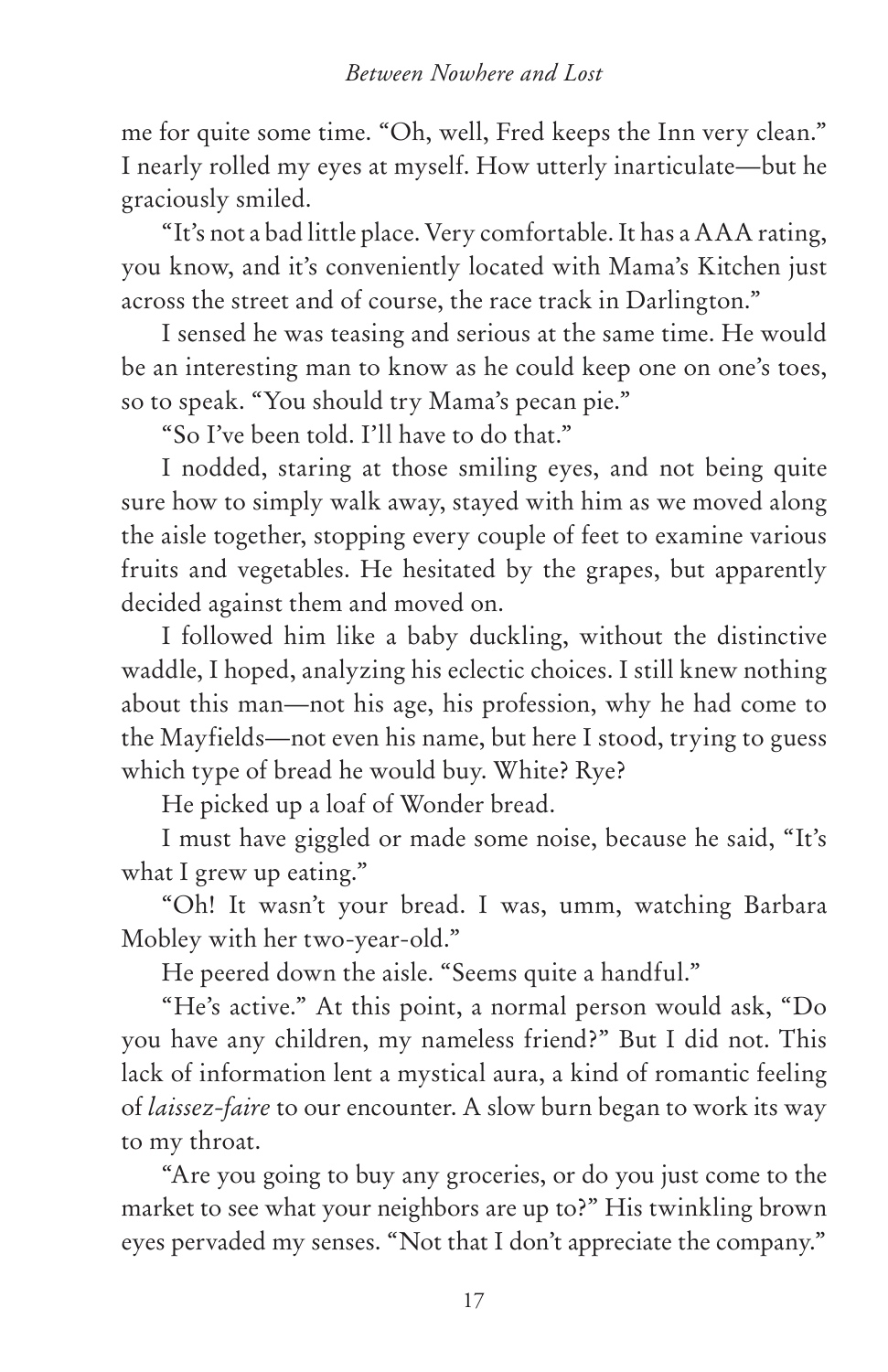The burn flashed into my face. I expect, had I been a rose, the Mayfield Horticultural Society would have dubbed me 'Afternoon Blush.' "I'm, umm, just here for some milk and eggs. They're at the back of the store."

The corners of his eyes creased with amusement. "Hmm. And I need some cheese. Shall we?" He held his hand out, palm up, in an old-fashioned gesture of etiquette.

I started down the aisle with purpose, thinking perhaps I could leave him behind. It wouldn't do to give the women of the Mayfields something other than Barbara Mobley and her two-year-old a new topic of conversation. However, when I reached the dairy aisle, he was right there with me. He picked up a package of American cheese. As I lifted a quart of skim milk—white water, as Harold called it—I took inventory of this man's cart. Cheese, white bread, a package of bologna, some Twinkies—when had he picked up those? Small jars of mayonnaise and mustard.

With the slightest smirk, he said, "I did a little shopping last night. I just needed something for lunch."

If this stranger continued to predict my very thoughts, I might become unnerved, but for the moment, it merely created an inexplicable fascination. Still, the time had come to retreat. I grabbed a pint of cream and a carton of eggs and began to move my cart toward the cash registers. "I really must get home. It was nice seeing you again."

His eyes had the most intriguing way of crinkling at the edges, as if he found amusement in my every word. Of course, that was foolish. He simply visited our town, passing through for whatever unknown reason, and would soon be nothing more than a hazy memory.

The notion made my stomach churn. Was there any Pepto Bismol left in the medicine cabinet?

I paid for my white water and eggs, knowing full well tomorrow would require another trip to pick up the rest of my grocery list. I stalled—it would be rude to abruptly leave him behind—and we exited the store together.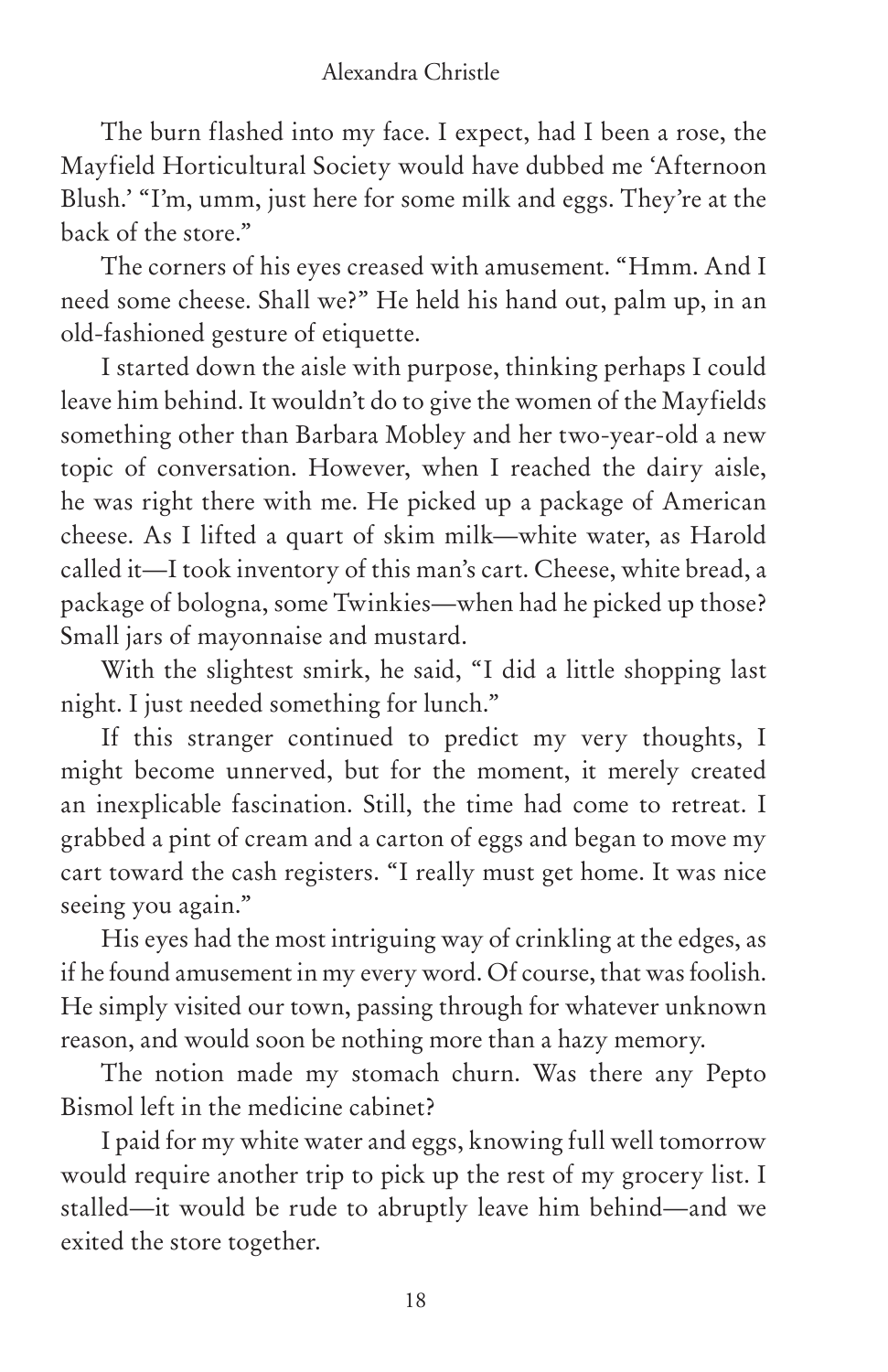I started to turn toward the parking lot, but he stood still. "I walked here."

Of course he did. It was only two blocks. "Oh. Well, enjoy your…" What? Twinkies? Bologna? "…evening."

"Thank you. You, too." With that, he gave me another one of his salute-waves, and off he strolled down the street.

I watched his casual gait for a moment before shifting my paper bag to start the trek to my car, then heard his voice to my left.

"David. My name is David."

I whirled around to find him facing me, made a quick survey of the parking lot to ensure none of the women of the Mayfields observed this undeniable tête-a-tête, but the only person in the lot was Billy, the stock boy, loading groceries into a car. I walked back several feet toward David. He, in turn, moved toward me.

"I'm Helen."

He stuck out his hand and I reciprocated. To any casual observer, it surely appeared nothing more than a formal introduction. Except he held my hand for a second too long. There went that tingling at the back of my neck again. This time, it shot down my arm as well.

"Nice to meet you, Helen."

Those eyes. I extricated my hand from his grasp and retreated a step. Just as I started to turn, my mouth opened and out came, "Would you like to have a break from Mama's and come over for dinner tomorrow?"

As soon as the words spilled forth, my legs started to give way like a building hit by a wrecking ball. Only through sheer will—or shock—did I remain upright.

"That would be very nice." He paused, most likely waiting for some details from me, which were not forthcoming. Hesitating, he then asked, "What time?"

"Oh, umm, six will be fine," I squeaked, then turned and fled. What had I done? Clearly, I had taken leave of not just my senses, but every single brain cell in my addled head. What was I thinking? What would I say if Harold called during our intimate dinner? What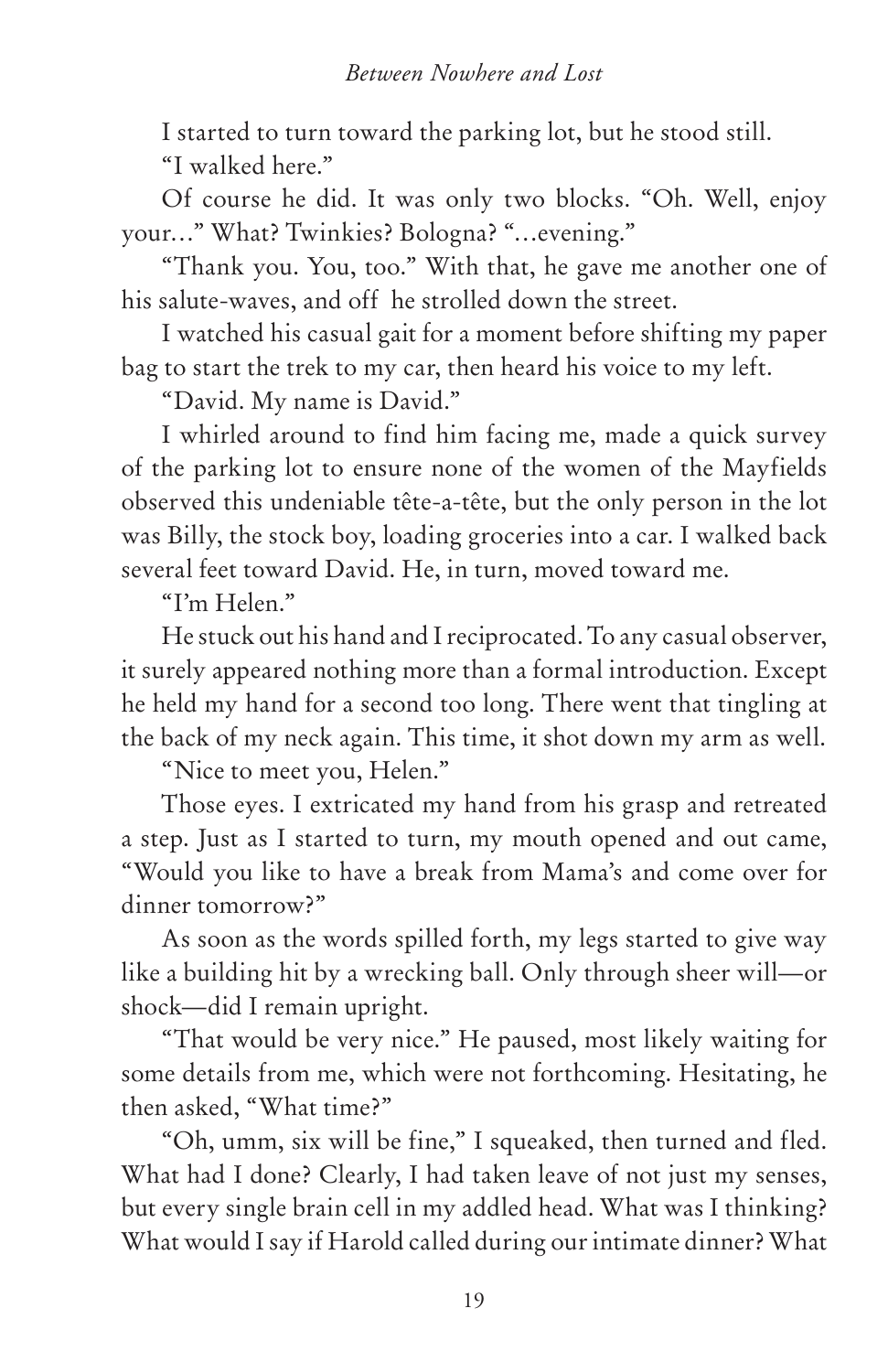if he was a serial killer and Harold returned to find me mangled in our bed?

*Or what if you decide to, for once, have a little joy in your life and you run away with the man?* With that shockingly unacceptable thought, I floored the accelerator and nearly side-swiped Billy's line of collected carts as I tore out of the lot.

\*\*\*

DAVID'S FACE BROKE out in a grin as he watched Helen all but run to her station wagon. Her blurted invitation to dinner appeared to have startled her more than it did him, and it surprised him a lot. Now he had something to look forward to—hopefully her cooking was as good as Mama's—her chocolate chip cookies certainly were. If not, so what? Her company would more than make up for any deficiency in culinary skills. He strolled back to his room with an extra jaunt in his step and put away his purchases, flipping the knob on the television midway through his task to provide a little background noise.

He glanced at his watch—too early for dinner, so he propped himself up in the bed and picked up the phone book, thumbing through it. With listings for the entire county, one would think it would have some weight to it, but it was still only one-half inch thick. He skipped to the yellow section and went to 'restaurants,' looking for some variety. Mayfield boasted a Chinese restaurant and a place called Hardee's—he saw that yesterday. It looked like a kind of hamburger place. That would suffice.

The book flopped open to the white pages and his gaze wandered down the column, then he grimaced and tossed it aside. Did he actually think "Helen" would just pop off the page? Without even knowing her last name?

His mind returned to their happenstance meeting at the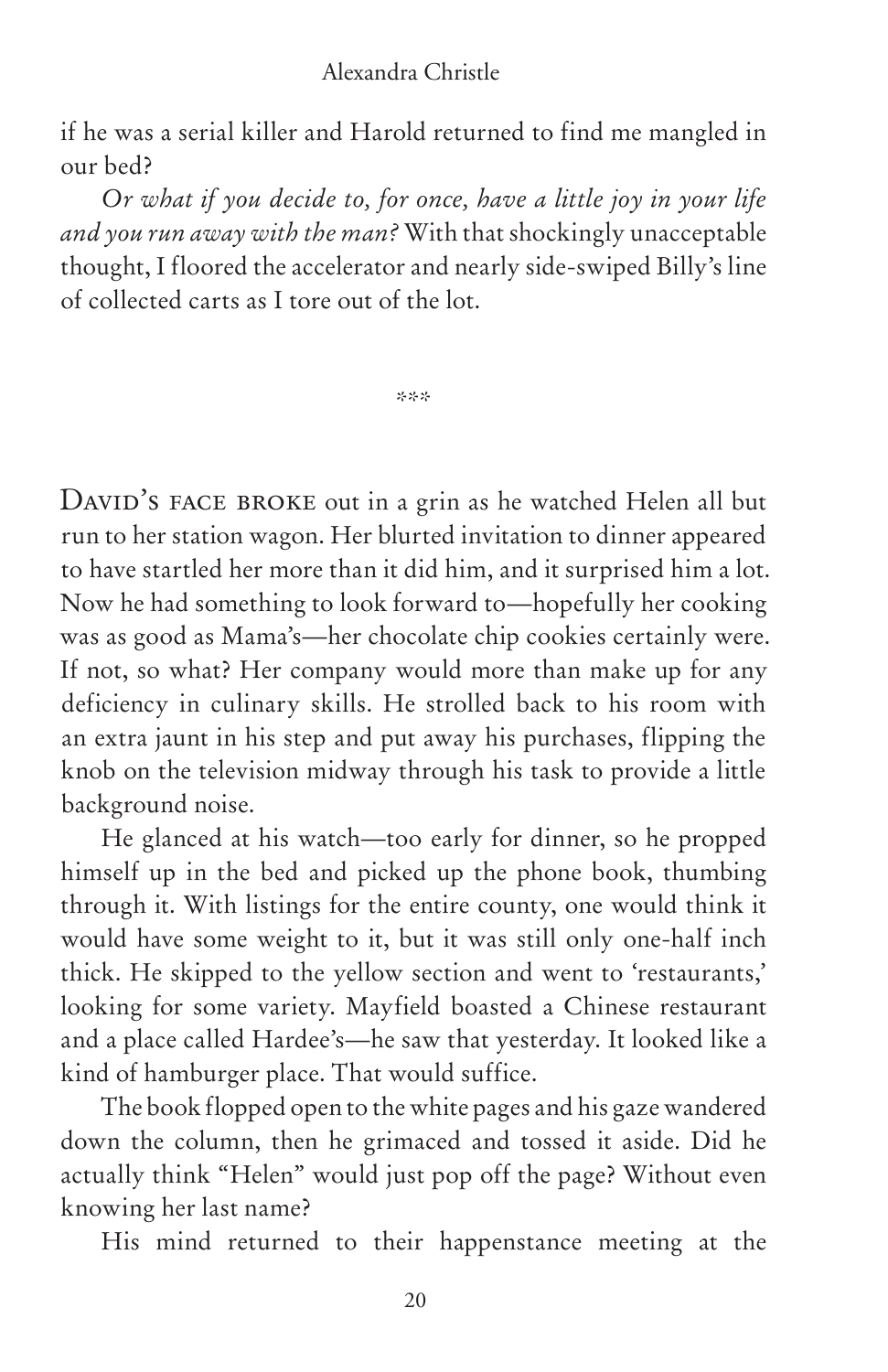grocery store. To have spent no more than one combined hour with the woman, he had learned quite a bit about her. Like her love of children and the way her eyes lit up when she saw that little kid at the end of the aisle. Why didn't she have any children? Maybe her husband didn't want any. Shame. He had always thought it would be nice to have a child, but for a woman, the urge was even stronger.

*You do have a child. Did you forget?*

He swung his legs over the side of the bed and grabbed his keys, pushing the memory back into the deep hidden recess it had escaped from, returning to more pleasant thoughts of Helen. She couldn't be past about thirty. She was still young enough.

"Damn, Drummond. Give it a rest." The inordinate amount of time he was spending in thought over her might concern him if he let it continue. She was a diversion. Nothing more. A better focus would be sorting through his visit to Mayfield Textiles this morning.

The visit had gone neither better nor worse than expected. He had met with the plant's treasurer and superintendent, taken a covert look at the operations, and managed to keep his presence unnoticed by the workers. Things ran smoothly here—one of Drummond Corporation's best assets—and his intention was to keep it that way. With five hundred employees, it was the largest mill in Drummond's holdings. So large, in fact, on paper it was shown as its own corporation.

He shook his head. His intuition told him it was unlikely it would survive the wrath of David James Drummond, Sr. His father kept tight reins on his acquisitions, and Mayfield Textiles would have to learn that quickly, or find itself no longer in existence. A chance remained David could convince him otherwise; but historically, he'd had little luck having any substantive conversations with his father. He jiggled his keys through his fingers, thoughts drifting again to Helen.

What would happen to her in the event the mill closed? Her response to his question about local industry told him there were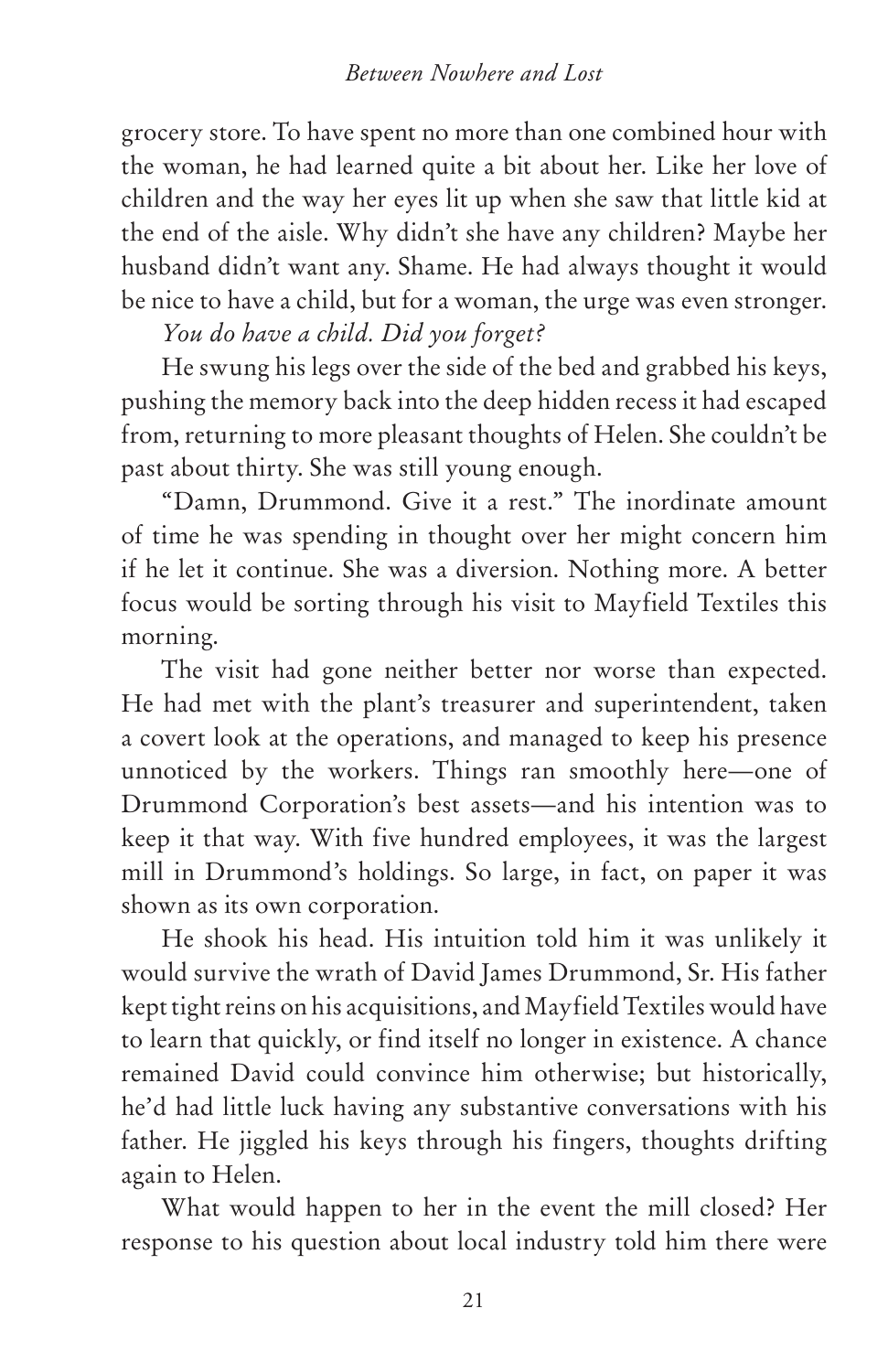no other large businesses in the area. Odds were her husband, whoever he was, was employed there—unless he owned one of the small businesses in town. Helen dressed simply, but well, and carried herself in a manner that bespoke education and a cultured background. She seemed a bit lost in this small town, truth be known. And in retrospect, it seemed unlikely she was a mill wife. It didn't fit. The man might be in management, but after his visit today, David didn't think that was the case. She wasn't Ralph Martin's wife, and he couldn't picture her as Pete Owens's, as uncouth as the plant superintendent was.

Besides, the guy was obviously not home. Surely she didn't invite him over for dinner with the idea of introducing him to her husband. Maybe he was in the military…David dismissed that idea. No base nearby.

Traveling salesman. That had to be it. He sold…encyclopedias or Fuller Brush. Or something.

His fingers wrapped around his keys, he headed out to his car. Cruising toward Mayfield, he couldn't seem to shake Helen from his mind. When the giant Hardee's sign appeared, he turned and pulled into a parking space. The place had a lane to drive through, but being unfamiliar with the menu, he opted to peruse it inside.

He left with a bag containing two hamburgers and some french fries. His suit and tie were making him choke. All he wanted was some dinner, a shower, and a few drinks. Tomorrow promised to be a bit more complicated than today.

And not just because of his business at the mill.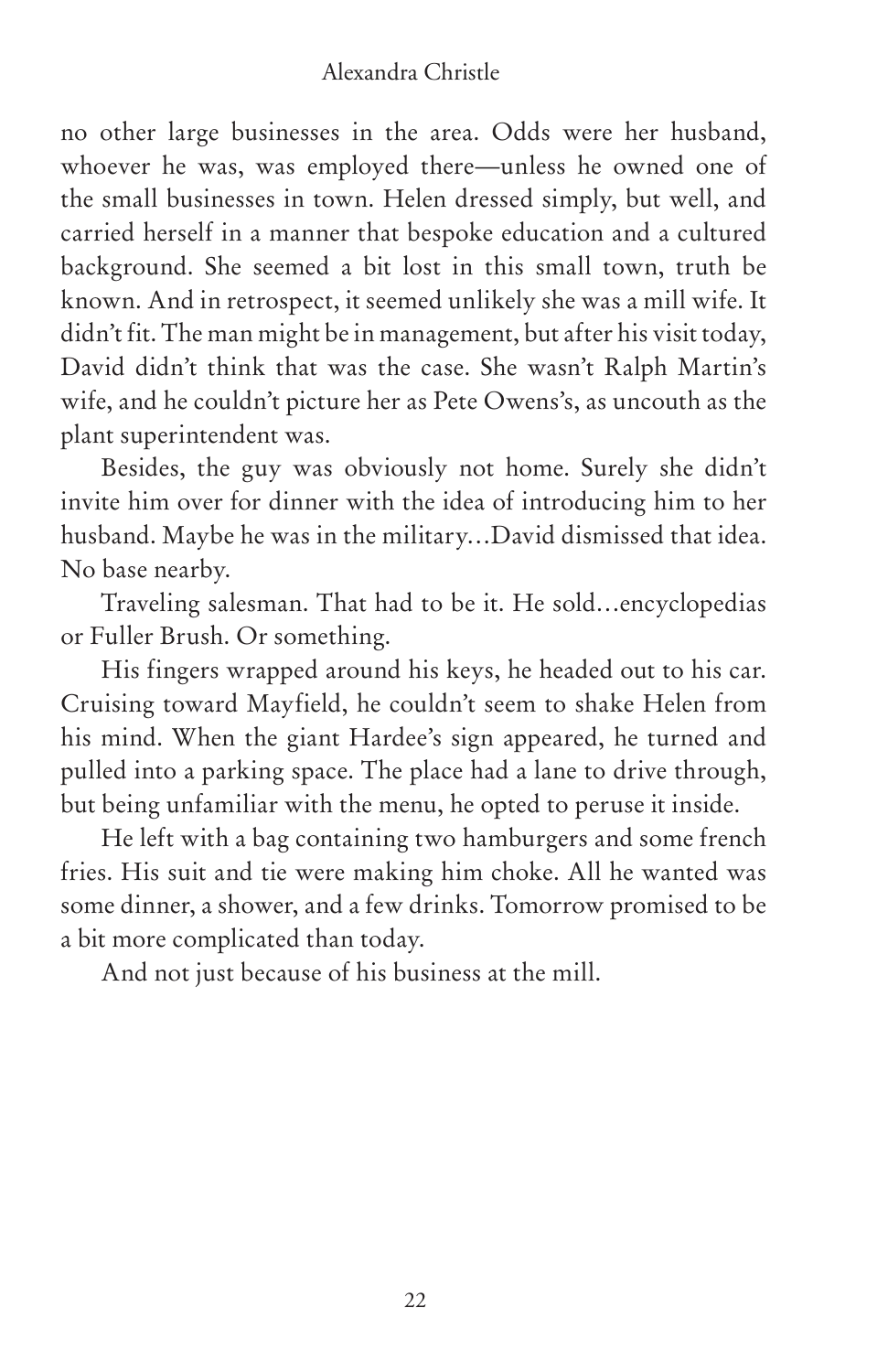# CHAPTER THREE

The next morning, my nerves on edge, I contemplated the notion of contacting David and begging off with an excuse of illness.<br>However, that seemed inhospitable and decidedly rude. of contacting David and begging off with an excuse of illness. After offering an invitation, it became my duty to follow through. Plus, a part of me wanted to see this man again, in spite of my jitters.

So I spent the day in a bit of a tizzy, tidying up, preparing dinner, and trying on a half dozen different outfits. In a rational moment, I questioned exactly what my intent was, but unable to answer my own question, I pushed the thought aside.

The doorbell rang as I slid a tray of fruit and cheese into the refrigerator. I yanked off my apron, then smoothed the sides of my slim, plaid skirt. My high heels clicked across the wood floor on my way to open the door.

"Hi." David stood with a bottle of wine—another indication of a mannerly upbringing.

"Hi, back." I stepped aside to let him enter. An awkward hesitation followed, me with a stupid smile plastered on my face as he glanced around. His attention drifted to my music room at the left that housed a grand piano and some seating.

"A piano. Who plays?"

"I do, some."

He nodded, then returned his gaze to me and stuck out his hand with the bottle in it. "I'm not sure what you're cooking, but I brought some wine. It's red."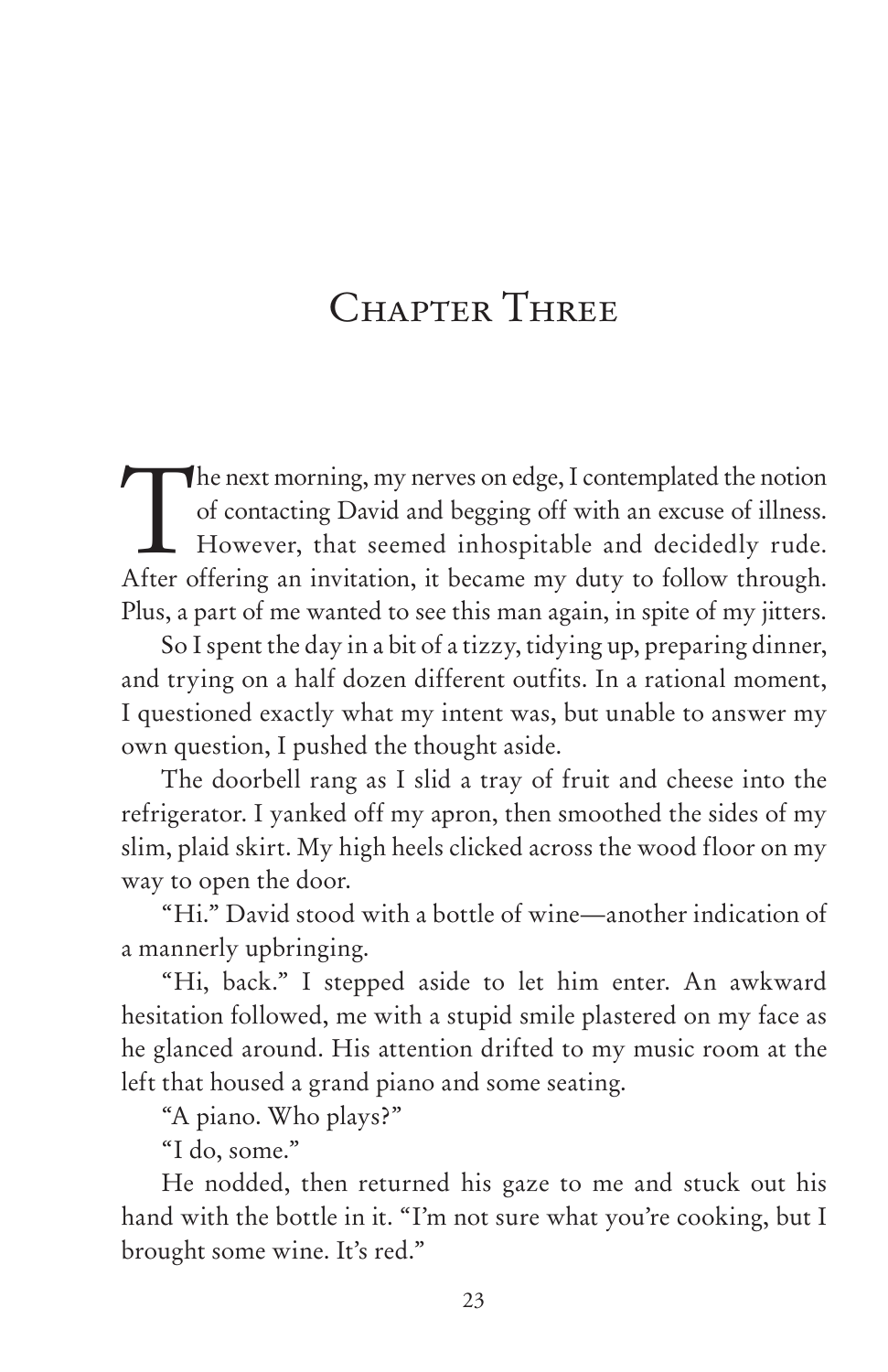"Oh! Thank you," I stuttered, as if I hadn't noticed it. I took it and backed up a step, waving my hand for him to follow me to the kitchen.

"This is nice," he said as we entered. "Dinner smells great."

"I made some beef bourguignon." Moving helped to hide my nervousness. My word, I was behaving like a teenager on a first date. Or a married woman having an affair. My face grew hot.

He gave me another one of those looks—amused—curious— "May I sit?"

"Oh! Of course. How rude of me." I motioned toward the table. He pulled out a chair and settled in quite comfortably. On another day, his apparent ease might have annoyed me. In fact, when Harold's oldest brother stopped by unannounced and did the same, it truly exasperated me. I must confess, however, having this charming man in my kitchen provided a pleasant sensation. That right there should have set off a series of warning bells more deafening than the fire alarm at County High, but it did not. I believe I was becoming infatuated.

The table was situated at the rear of my kitchen, under a window. David sat on its left side, which put him in a position to watch me. I pulled the beef from the oven to add the mushrooms, and also slip in a tray of rolls. Then I dropped some noodles into the pot of boiling water on the stove and set the timer for ten minutes. As his scrutiny made me a bit self-conscious, I put him to work. I set the bottle of Beaujolais in front of him and plopped down a corkscrew. "Perhaps you could open the wine."

Silently, he began twisting the curled metal into the cork, while I retrieved two wine glasses and surreptitiously inspected them for dust, having not used them recently. Satisfied with their state of cleanliness, I passed them to him, then pulled the fruit tray from the refrigerator, placed it in the middle of the table and joined him.

He poured the wine and handed a glass to me. In unison, we tilted the glasses we held toward each other in a semi-toast, and with that twinkle that was becoming so familiar to me, he said,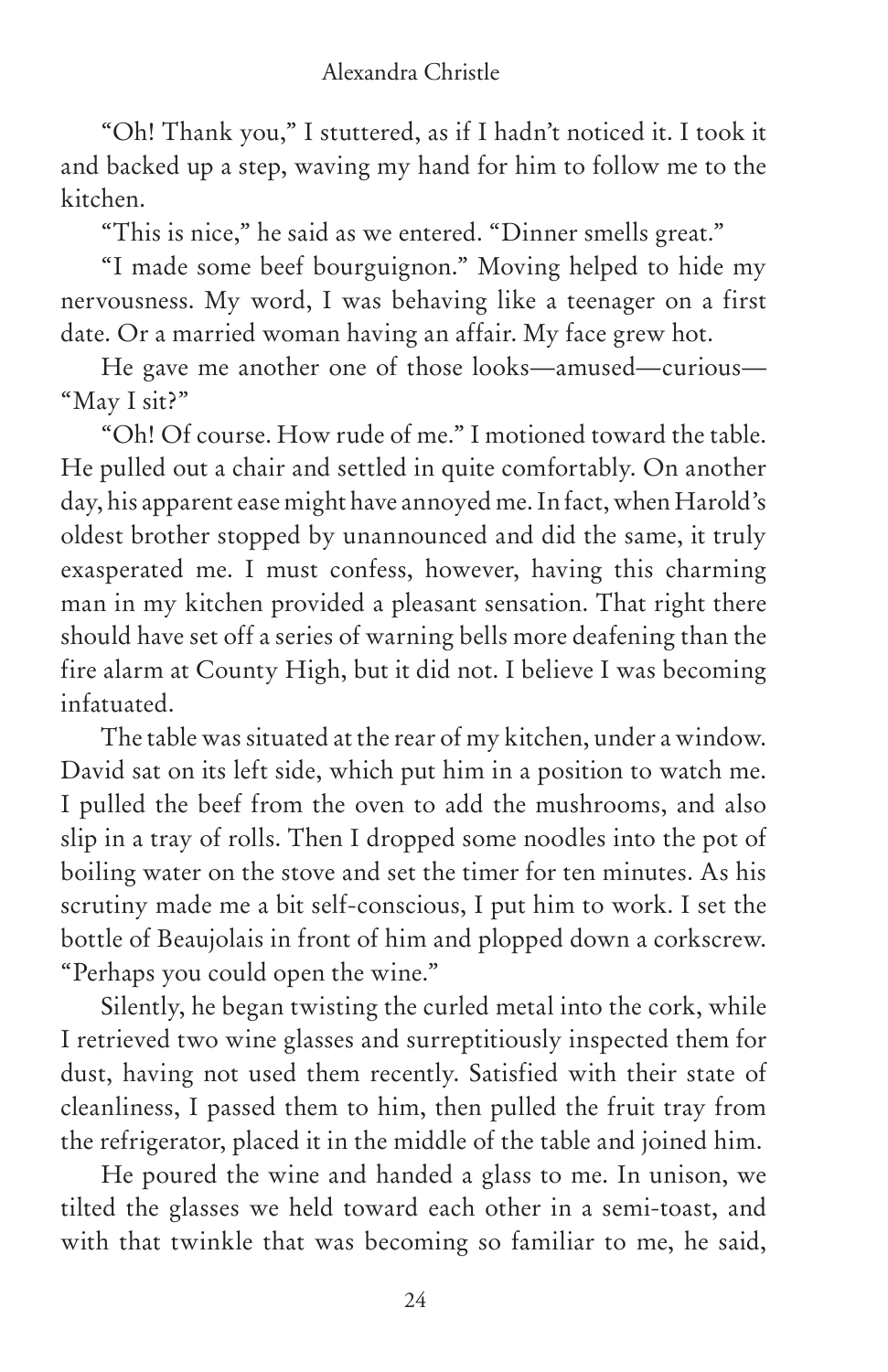"To…the Mayfields."

We sipped, glanced at each other, sipped again. He turned towards the window, but darkness had descended and only his reflection shone in the glass. I struggled, torn between continuing this reckless and romantic fantasy, and shattering it like an icicle on pavement by beginning the inquisition I had, so far, resisted.

Before I could break my resolve, he said, "How long have you been married?"

Fortunately, I had just finished swallowing a mouthful of wine, which was excellent, by the way, for had I not, I fear I would have spewed it across the table and stained his pale blue dress shirt. As it was, the heat rising up in my face most certainly rivaled the red of the vintage we drank. I cleared my throat and croaked, "Ten years."

"No children."

My stomach lurched. The heat seeped down my throat. He hadn't posed it as a question. It was a statement, and to my utter despair, quite true. He plopped a cube of cheese into his mouth as he awaited my response.

"No, we haven't any children—yet." *Yet? Who was I kidding?* "Is he in the military?"

The heat grew into a scorch. I sipped at my wine, and it worsened, spreading out from my throat into my chest and all but choking me. David watched me and I wanted to vomit. Had I struck him as a wife who would cheat on a husband who defended our country? Did I come across as that shallow? "No, he—"

The buzzer on the oven sounded, signaling the end of the first half in this odd basketball game. Or it merely reminded me that dinner was ready. Regardless, it offered the opportunity to avoid answering his question. "Excuse me."

I flipped off the burner under the pot of noodles, opened the oven and pulled out the beef and rolls, then sensed him behind me. A warmth enveloped me—a heat not coming from the oven.

"Can I help?"

"Umm, there's a butter dish in the fridge. Could you get that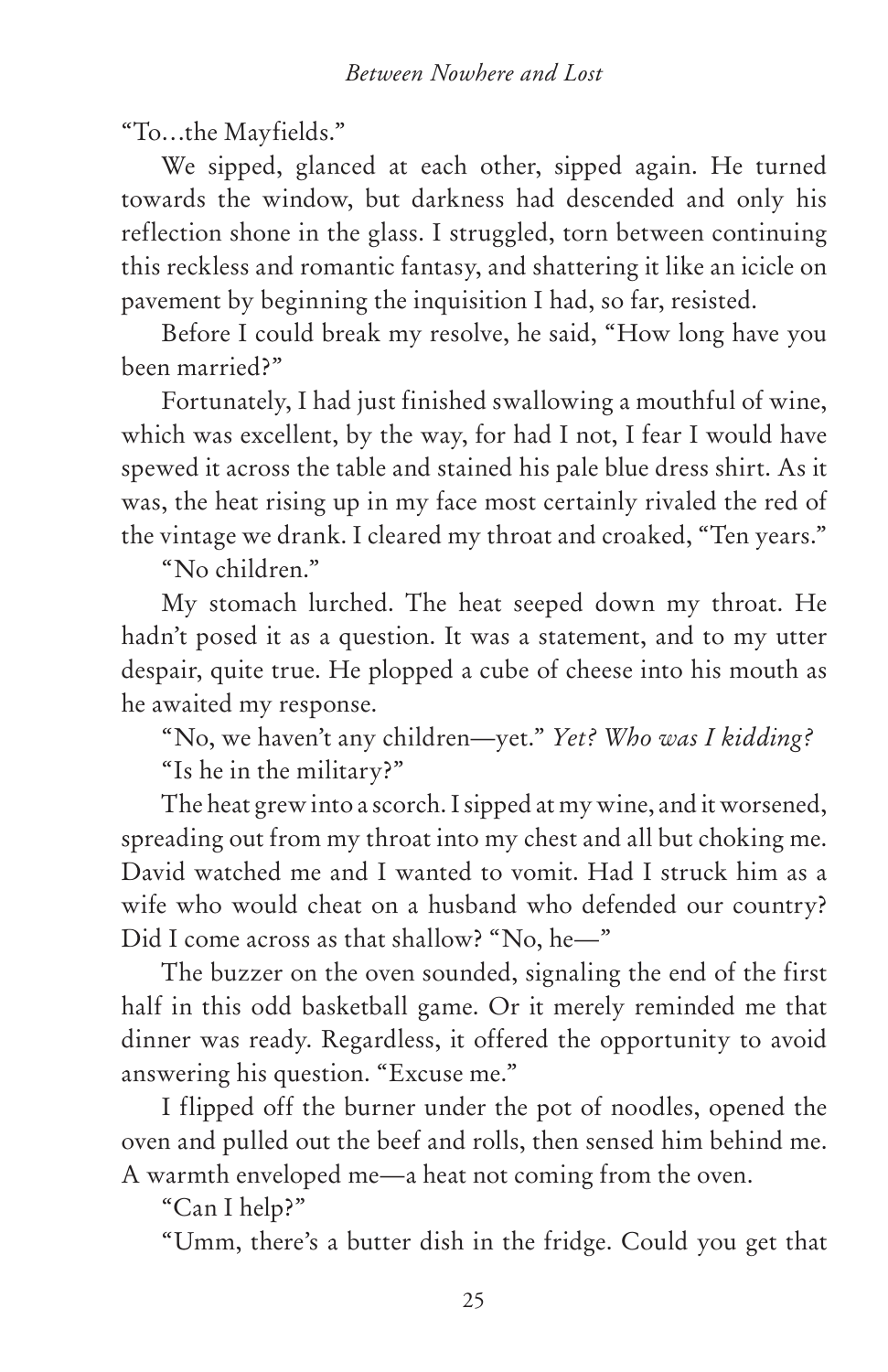out? You can put it on the table in the dining room." While he did that and moved the wine and our glasses, I deftly transferred everything to appropriate serving dishes. Together, we carried the food and set it out.

He pulled out a chair for me to sit at the table's end—Harold's usual seat. It shouldn't have surprised me, but it did. With my "thank you," he sat at the side. I could have reached over with my left hand and held his right.

Of course, I did not.

We had an amiable meal, with inconsequential conversation about the weather and the Mayfields. Through dessert, a fudge bundt cake, I continued to regale him with stories about the townspeople, which judging by his laughter, amused him.

"Let me help you," he said when we had emptied our plates and stood. My overactive imagination continued to entrench us in a romance novel, where the hero acted a perfect gentleman.

Or a perfect fantasy.

Harold certainly never treated me with this much deference. He wasn't a bad man—he was just…Harold. A little old-fashioned, but not mean or cruel. I loved him dearly, but occasionally wondered if life would have been a little more exciting had I married someone a bit closer in age.

"Well!" I thought, and then realized it had slipped out verbally, as David viewed me expectantly.

Here came that flush again. I let out a small sigh. It was a wonder any blood remained in my body below my neckline. Needing to speak, I said, "Shall we go into the living room?"

David smiled and collected our wine glasses—he had refilled them, and briefly it occurred to me that I was already becoming quite uninhibited. Nonetheless, I allowed him to hand me the glass.

We entered the living room and he hesitated, perhaps waiting to see where I would sit. Harold's easy chair seemed the safer choice. David sat at the end of the sofa closest to the chair. As he surveyed the room, I gave my decorating a quick, critical evaluation—a mix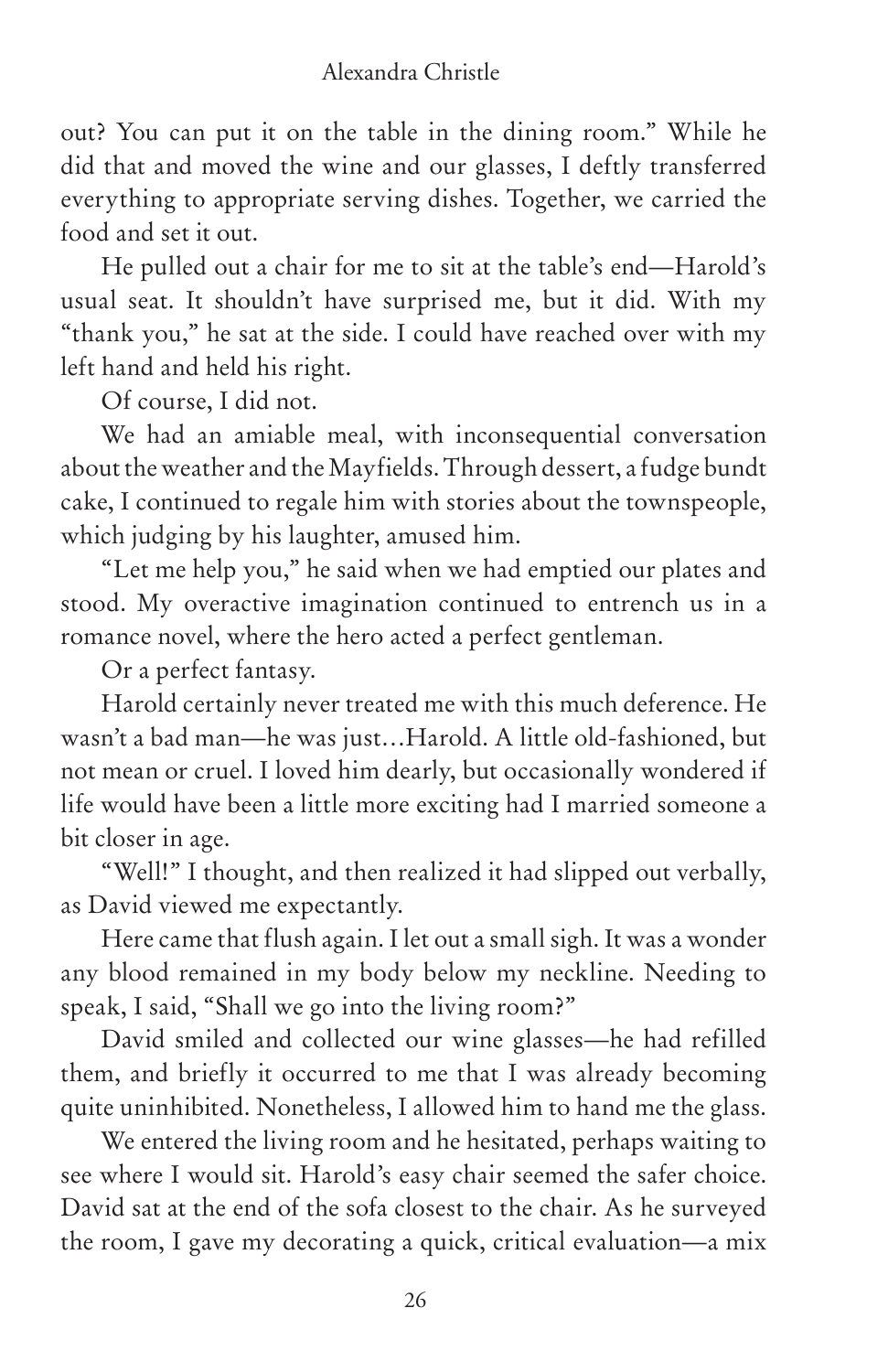of southern country and New England with its floral skirted sofa and striped chairs. A modified Queen Anne. I veered away from those stark modern lines so popular right now. Inwardly, I nodded my approval at the room as his gaze returned to me. He leaned back into the sofa and looked quite at home. "You know," he began, "you've managed to tell me very little about yourself."

Were my learned manners not so deeply ingrained, I would have retorted, "Nor have you." Instead, I lifted my right shoulder ever so slightly and said, "It's…I haven't done much very interesting."

He didn't respond, but gave me a questioning look, forcing me to elaborate.

"I'm from Philadelphia."

"Philadelphia?" His posture straightened a bit. "I…You still have family there?" He cocked his head and continued to watch me intently.

I sighed, it being difficult to dredge up stories about my history. Although not completely estranged from my family, we weren't close. Some matters were best kept to oneself. "I went to Winthrop College in Rock Hill."

"Ah. A teaching degree? What grade?"

"High school. History and English—but I'm not teaching any longer."

His eyebrows lifted. "Why not?"

This was where it became difficult. "Harold—my husband prefers if I don't work."

"I see."

Such finality. As if, with that one statement, my entire life story opened up. I had to clarify. "I teach piano to a few young students, and help coach the girls' basketball team at County High."

His thoughtful expression brightened. "Did you play in school?"

"A little." That wasn't quite true. I was the leading scorer at my high school, but could hardly say that. It would sound like bragging.

He stood and wandered to the fireplace mantle. A row of pictures lined the wood ledge. He took one and turned it towards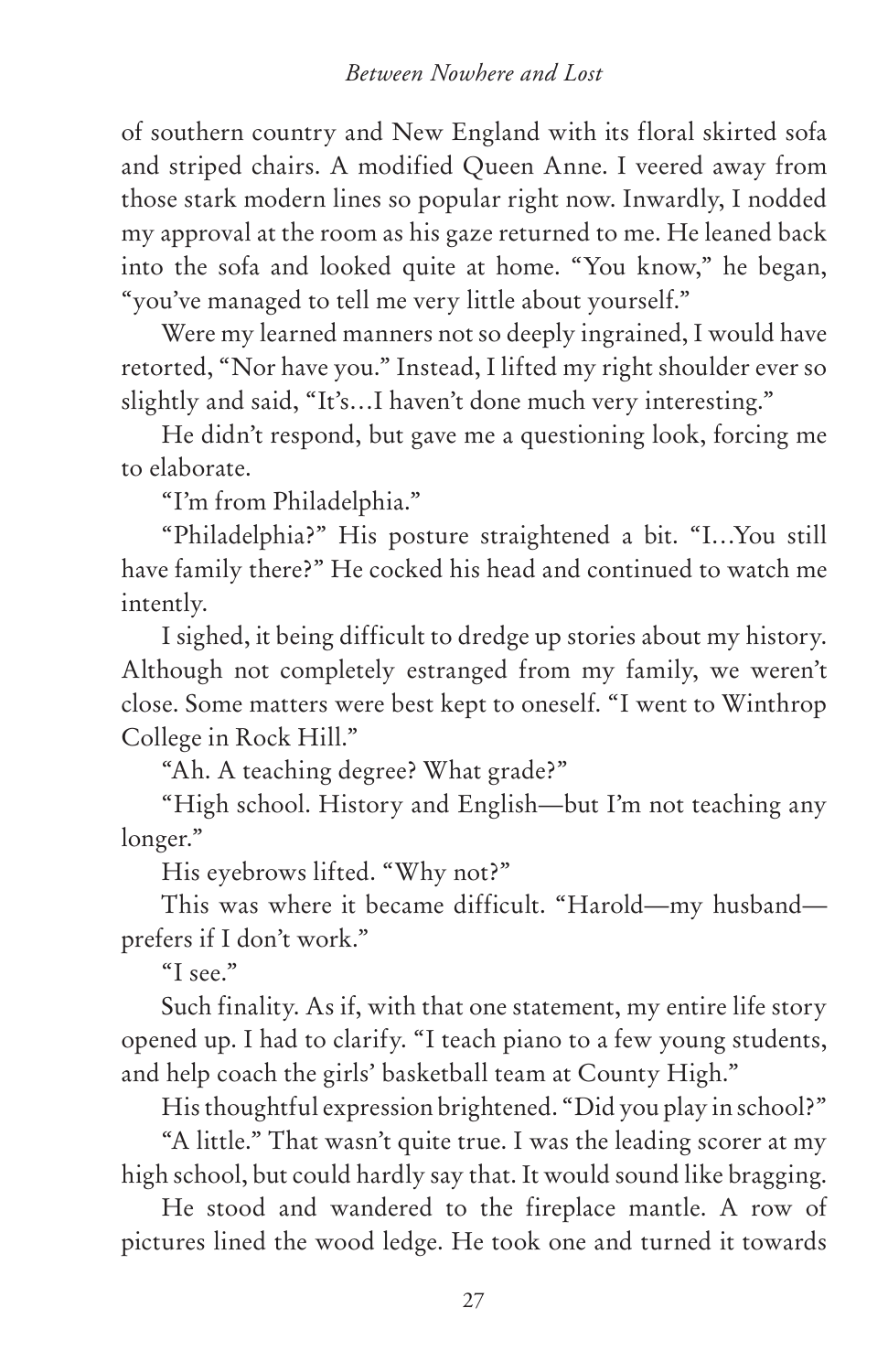me. "Looks like you played more than just a little."

He had found the photo of my team with me in the middle, holding the State Championship trophy. I really needed to be more careful about what I put on display, but then, when had a strange man ever been in my living room?

"Well, I…" If I didn't stop focusing on that twinkle in his eye, whatever semblance of composure remained in me would surely evaporate. "It was a long time ago."

A kind of "Mm hmm" emitted from his throat, and he replaced the picture. He lingered for a moment, possibly scanning the rest of the photos, then picked up one of Harold with some other workers outside the mill. He spoke to me over his shoulder. "You never said what your husband does."

The abrupt change in subject and a change in his tone unnerved me, since I had become so totally immersed in my reckless romantic fantasy. Reality is always so brutal. "He works at the mill."

The slightest pause as he replaced the photo and turned. "What does he do?" He reclaimed his spot on the sofa.

"He's a mill technician. I guess I should say 'the' mill technician. There's only one. And last year he started working on the possibility of the mill joining TWUA—the textile workers union."

Expressionless, he paused to take a sip of wine, then said, "He must know quite a bit. That's pretty far up the ladder."

"Do you know much about the textile industry?" "Some."

The slightest hint of coolness colored his tone, but I babbled on. "Harold started on the floor at fifteen—he's worked in every department. He's been there over thirty-three years." Would that make David think me nearly fifty? Did I look that old? I was just thirty-five.

"Long time." He glanced at the mantle. "Has he ever thought of doing anything else?"

That seemed an odd question, but I answered nevertheless. "I don't really know. There's never been any reason for him to consider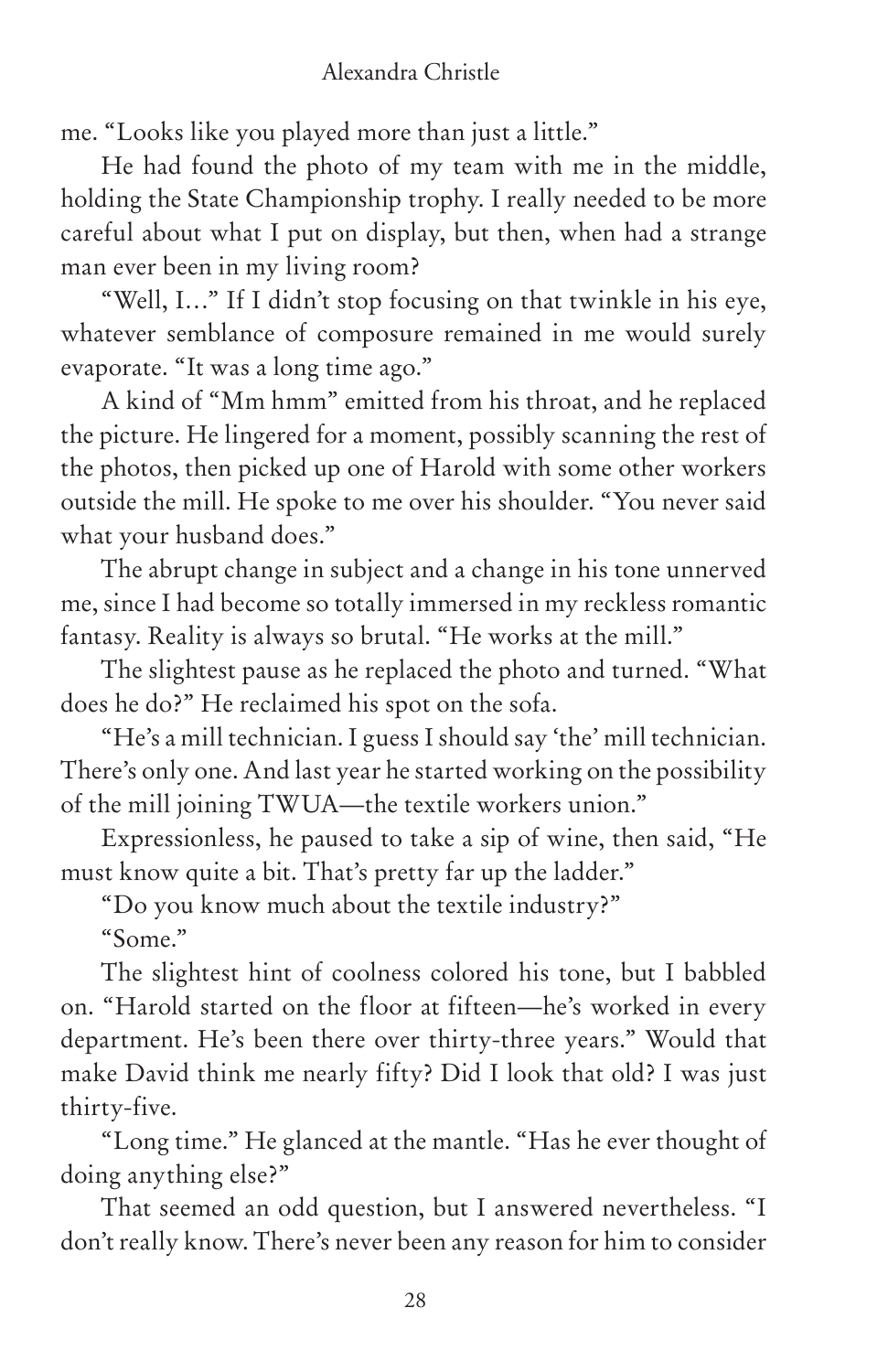other options." In truth, Harold never thought much beyond today. A sigh slipped out.

That twinkle. Damnation. I could get used to seeing that. Fortunately, my guest didn't query me on the source of my angst. In need of something to say, I turned the tables on him. "Are you married?"

"No. Never been."

That surprised me. He seemed, as my friend Dina would say, a catch. I pushed aside the thought, wanted to ask him his age, but of course, I couldn't. The touch of gray at his temples made me guess perhaps forty-ish. Older than I, but not as old as Harold; at least I didn't think so. "You've never mentioned where you're from." In fact, he hadn't mentioned anything regarding his personal life. It struck me that he had manipulated the conversation quite deftly away from himself.

"Baltimore."

This was like interrogating a child whom I had to prod for details. Before I could press him for more information, he stood.

"I should probably be going."

"Oh, of course." That was brusque. Was he in trouble with the law? Some sort of secret agent? Baltimore was close to Washington. Perhaps he worked for the FBI.

"We wouldn't want the neighbors talking."

Truly, once again, blood flowed to my face. That he had the same thought as I only hours ago was a bit disconcerting. It knocked my fantasies right from my head. I tried to smile, believing I needed to make some sort of acknowledgement to his statement. We walked to the door, but before I could escort him out, he wandered into the piano room and opened the lid. He plunked a few keys, then sat on the bench.

"Do you play?" I asked.

He shrugged. "Not really." He started tapping out a discordant version of chopsticks.

I started to chuckle, but then his manner changed. His hands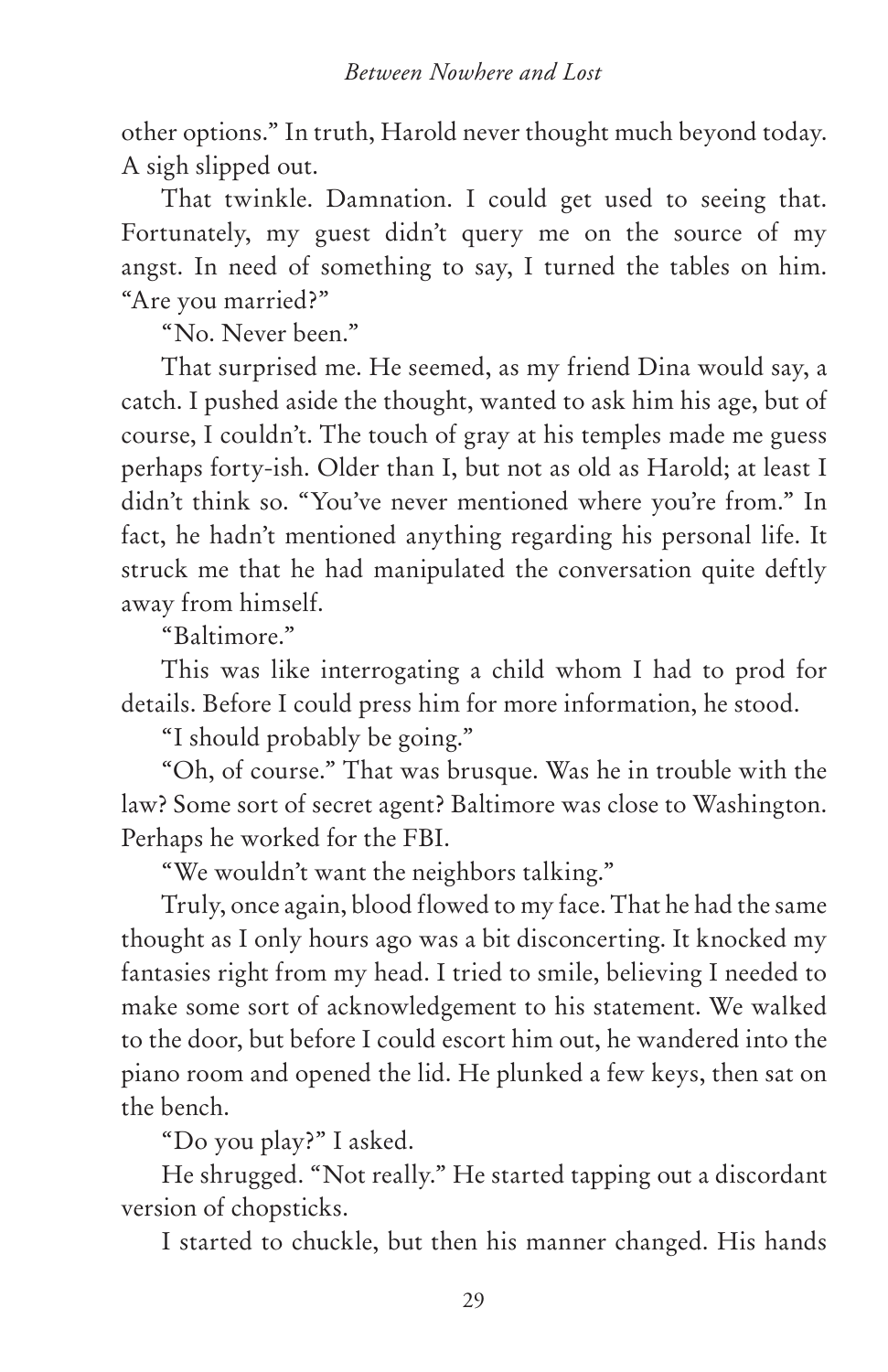moved up and down the keyboard with elegance as strains of Beethoven's Sonata Number Fourteen filled the small room. My heartbeat quickened as he played the mournful first movement. After a few seconds, I dropped onto my teacher's chair, entranced when his fingers began to fly across the keys in the fast third movement.

Beethoven titled it *Sonata Quasi una Fantasia—*"Almost a Fantasy"—and how appropriate that seemed. I sat, mesmerized, for fifteen minutes as David played through the entire piece without missing a single note. Chills ran from my neck down my arms while I watched him. The grace of his movements put me in awe.

When he finished, he didn't move for several seconds. Then he lowered the piano lid and slid across the bench. I remained speechless, staring at him. I blinked and finally managed, "Not really?"

For the briefest moment, an expression of sadness crossed his face, so fleeting I almost missed it. Then he gave me an embarrassed smile. "Not for a long time." He stood and I followed his lead.

I continued to study him, but his face had become impassive. Trying to veer his thoughts from whatever caused his pain, I said, "I'm impressed. That was superb."

"You're being kind."

"I am most assuredly not. It was executed perfectly."

"Technically, maybe, but it lacked heart."

"Is that what someone told you? Is that why you no longer play?"

He lifted his hands.

"Hmph. They were fools. You're gifted."

"What if I told you that's the only piece I can play?"

My eyebrows arched at that. "I wouldn't believe you."

He smiled then, and a tingle ran through my entire body. A picture of me in his arms shot through my mind like a dart.

"I really should get back to the motel."

I shook myself from the unsettling image. "Oh. Of course." I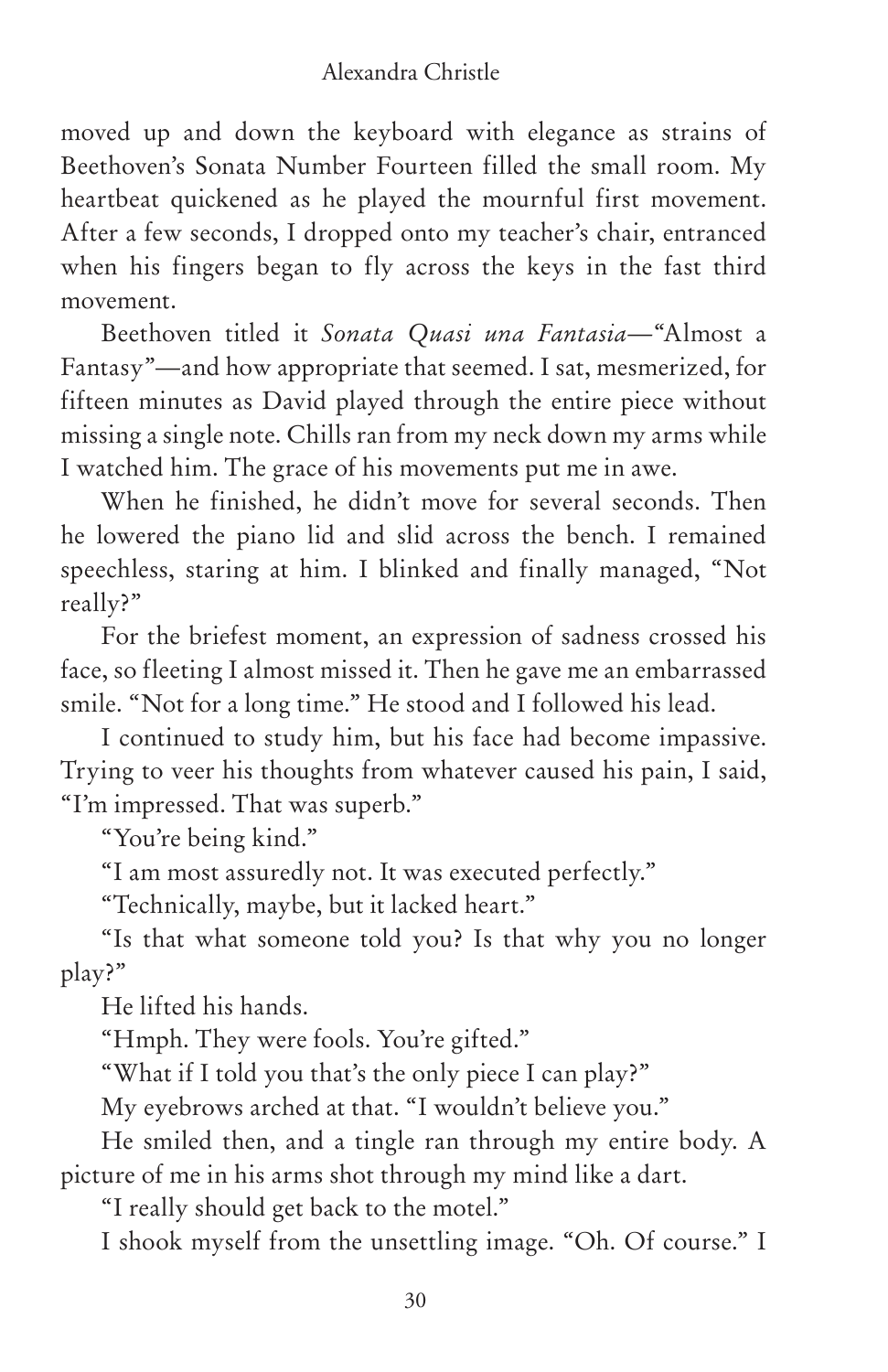escorted him to the front porch. His rental car sat in the drive, very near the spot where he parked two days ago when he plopped into my life.

Not that I could say he was *in* my life. This simple diversion had taken on an essence of its own.

He hesitated on the porch. "Thank you for dinner. It was delicious."

"It was just—thank you." I glanced down for a second, floundering for something more to say. "Perhaps we could do it again if you're still in town." There I went again. I was becoming positively incorrigible.

"I'd like that."

We both stood awkwardly. I had another vision of him wrapping his arms around me, pulling me close, and kissing me lightly—then more intensely. My heart rate accelerated so much I feared he would hear it pounding inside my chest.

Instead, he moved down a step and said, "Well, good night."

I lifted my hand in a small wave. "Good night."

He ambled to his car, and shortly thereafter disappeared into the darkness.

I slumped onto the porch swing in somewhat of a dither. Had I actually envisioned enjoying the arms of another man? However brief or imagined, it was an infidelity. Poor Harold. How could I do this to my husband?

The thought became even more disturbing, though, when I realized how much I wanted it.

\*\*\*

DAVID CLOSED THE car door gently and let out a long, low whistle before starting the engine. "Damn." He lost little time heading back to the motel. The evening had been…far more than he expected.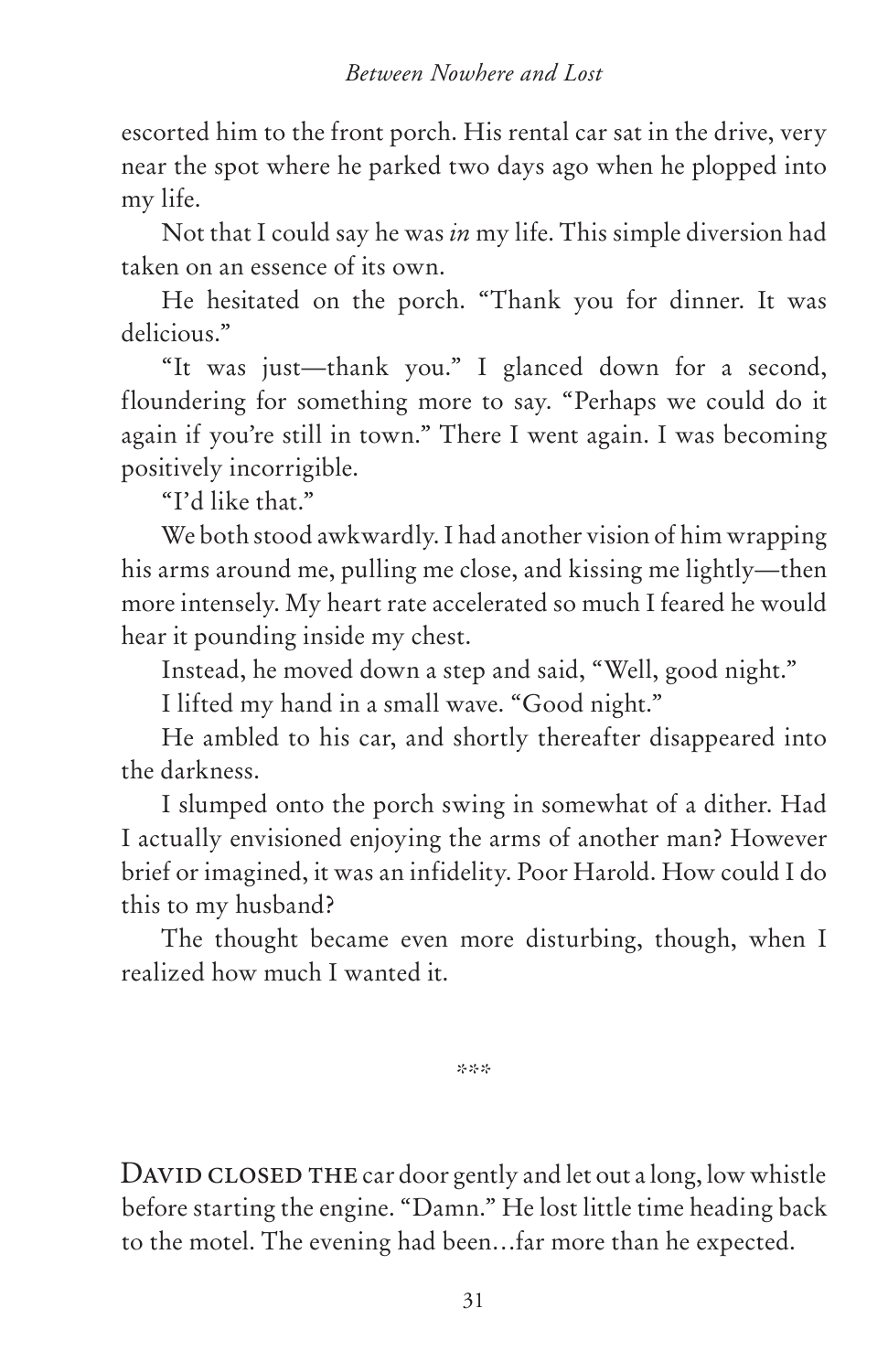And all he had done was lie to her. Not only with the dissembling about Baltimore, but also about never being married, which was… not really true. Or sort of true. The brief few days he was married to Marie were effectively squashed by his father. He had never met anyone since who held any romantic interest for him.

Until now.

Helen was a woman he could easily spend a lifetime with. She was intelligent, enjoyable to be with, and even had an interest in music and sports. How much more perfect could a match be? He cursed. Forty damn years old and when he finally met someone, she was married.

God was cruel.

He pulled up in front of his room and shut off the car, staring at the weathered brass "eight" on the red painted door. He was clearly off his rocker. Helen may not be entirely happy in her marriage, but she didn't strike him as the type to give up.

"Jumping the gun a little, aren't you, Drummond?" He threw open the door and slammed it shut, unconcerned about waking any other guests. Once inside, he locked the door, poured himself a healthy dose of whiskey and tossed it down his throat, wincing when the burn hit his stomach. Then he poured some more and added some club soda and ice, opened his package of Twinkies and flopped down in the room's easy chair.

What had gotten into him? He was Philadelphia's most eligible bachelor, so the society pages of the *Inquirer* claimed. He could have any woman in the city. The problem was, he didn't want any woman. At least not until he came to little Mayfield Village, South Carolina. Now he wanted a woman who belonged to someone else.

Father would have a heyday with that one.

He needed to forget about this little sidebar and get on with his business. Take care of these problems at the mill, go home, marry Vanessa Hildebrandt, have a kid and be done with it. Give Father his blasted heir. Scratch that… his *respectable* heir.

Why did that suddenly sound so unpalatable?